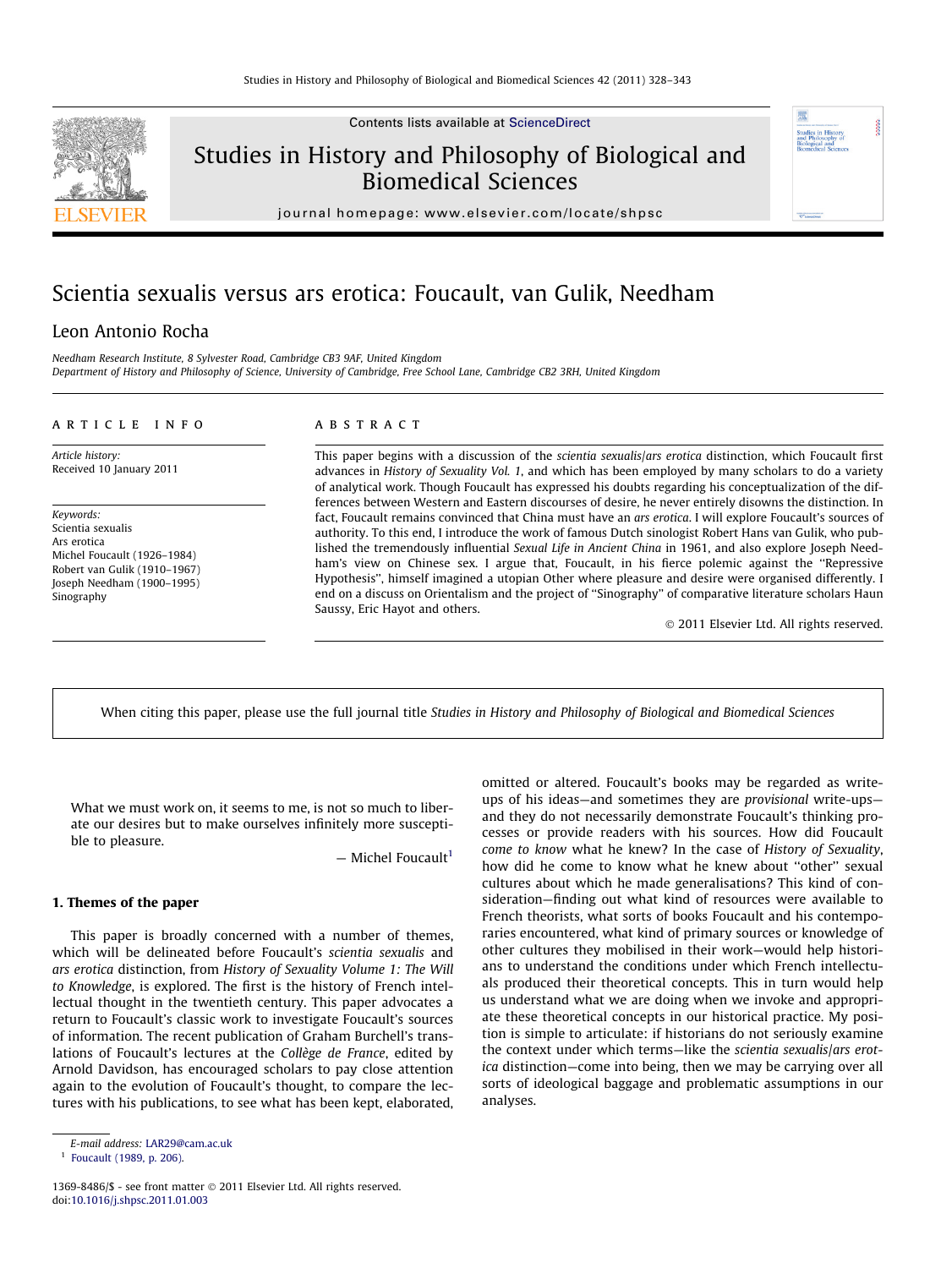The second theme of this paper is the relationship between history of sexuality and East Asian history of science and medicine, particularly the question of circulation, transmission and transformation of knowledge across different cultures. In this episode, involving Foucault's distinction, we have an illustration of how the ''East'' features in the construction of the theoretical scholarship in the ''West''—an often overlooked connection between French theory and the Sinological enterprise. Moreover, an analysis of the global networks of history of science and China scholarship, a reflection of the modes of production of pioneering generations of historians of East Asian science, and a study of their institutional affiliations, methodological divergences, political commitments, philosophical outlooks, and their communications and interactions with each other, will illuminate what we ourselves are trying to accomplish when we talk about the ''East'' and the ''West'', about ''knowledge in transit'' and globalising the history of science. Towards the end of this paper, the question of ''Orientalism'', translation and the project of ''Sinographies''—associated with prominent comparative literature scholars such as Eric Hayot, Haun Saussy and Steven G. Yao—will be discussed.

# 2. Foucault's orthodoxy

Many of the claims that Michel Foucault makes in History of Sexuality Volume 1: The Will to Knowledge should be extremely familiar to all historians by now—in fact they have become something of an orthodoxy and a good deal of scholarship in the history of gender and sexuality basically takes Foucault to be correct, or at least, Foucault was ''on to something''. The first important lesson from History of Sexuality Volume 1 is that sex has been colonised, exploited, deployed as a codeword, used as a point of anchorage for a whole variety of concerns: disciplining, governing and surveying a population; securing the sovereignty of a territory; maintaining the productivity of the nation through the regulation of reproduction and the bodily economy. As Foucault writes, sexuality is ''useful for the greatest instrumentality: useful for the greatest number of manoeuvres and capable of serving as a point of support, as a linchpin [charnière, literally a "hinge"] for the most varied strategies".<sup>2</sup> It is not as if everything is just an elaborate metaphor for sex—the pansexualist position—but rather, sex appears to be an elaborate metaphor for just about everything else.

Foucault's second important argument is that contemporary thinking about sexuality has been tainted by what he labels the ''Repressive Hypothesis'', which links together ''the revelation of truth, the overturning of global laws, the proclamation of a new day to come, and the promise of certain felicity".<sup>3</sup> The Repressive Hypothesis is the conviction that the history of sex has been nothing but the history of painstaking repression, that the cultures of the past had denied individuals' sexual desires and their fundamental human nature, and what was therefore needed to liberate ourselves was the fullest affirmation of our inner drives and instincts. According to this view, we need to talk about sex openly in the public and to reject the sexual morality of the past, because it produced nothing but prudishness, obfuscation and dishonestly. Foucault disputes the idea that sex has been silenced and repressed, and argues that the discourse of sex has proliferated and intensified since the eighteenth century, reaching a peak in the middle- to

- Foucault (1978, pp. 69-70). Ellipses in original.
- [Davidson \(2001a, p. 37\)](#page-13-0). Italics in original.

late-nineteenth century with the inauguration of the sciences of sex.

Foucault further argues that, in the second half of the nineteenth century, sex became installed as the core of our being, perceived as ''a kind of natural given which power tried to hold in check'' and ''an obscure domain which knowledge tried gradually to uncover".<sup>4</sup> Sex was "implanted into bodies, slipped in beneath modes of conduct, made into a principle of classification and intelligibility, established as a raison d'être and a natural order of disorder''.5 Then there are the many classical passages from The Will to Knowledge: Foucault argues that ''the nineteenth-century homosexual became a personage, a past, a case history, and a childhood, in addition to being a type of life, a life form, a morphology, with an indiscreet anatomy and possibly a mysterious physiology. Nothing that went into his total composition was unaffected by his sexuality. It was everywhere present in him [...] The sodomite had been a temporary aberration; the homosexual was now a species''.<sup>6</sup> In what is a particularly lyrical passage, Foucault puts forward his ''working hypothesis'':

The society that emerged in the nineteenth century—bourgeois, capitalist, or industrial society, call it what you will—did not confront sex with a fundamental refusal of recognition. On the contrary, it put into operation an entire machinery for producing true discourses concerning it. Not only did it speak of sex and compel everyone to do so; it also set out to formulate the uniform truth of sex. As if it suspected sex of harbouring a fundamental secret. As if it needed this production of truth. As if it was essential that sex be inscribed not only in an economy of pleasure but in an ordered system of knowledge. Thus sex gradually became our object of great suspicion; the general and disquieting meaning that pervades our conduct and our existence, in spite of ourselves; the point of weakness where evil portents reach through to us; the fragment of darkness that we each carry within us: a general signification, a universal secret, an omnipresent cause, a fear that never ends ... we demand that sex speak the truth ... and we demand that it tells us our truth, or rather, the deeply buried truth of that truth about ourselves which we think we possess in our immediate consciousness ... From this interplay there has evolved, over several centuries, a knowledge of the subject; a knowledge not so much of his form, but of that which divides him, determines him perhaps, but above all causes him to be ignorant of himself ... the project of a science of the subject has gravitated, in ever narrowing circles, around the question of sex.<sup>7</sup>

One of the most elegant elaborations of Foucault's ''working hypothesis'' comes from Arnold Davidson's Emergence of Sexuality: it is not because we became preoccupied with our true sexuality that a science of sexuality arose in the nineteenth century; it is rather the emergence of a science of sexuality that made it possible, eve inevitable, for us to become preoccupied with our true sexuality. Thus our existence became a sexistence, saturated with the promises and threats of sexuality''.8 Davidson's project of ''historical epistemology'' develops from Foucault; Davidson tries to show how the experience of ''sexuality'' is linked to the emergence of new structures of knowledge, new institutions, new ''styles of reasoning".<sup>9</sup> I have quoted Foucault at length, because the passages cited

<sup>2</sup> [Foucault \(1978, p. 103\).](#page-13-0)

<sup>3</sup> [Foucault \(1978, p. 7\)](#page-13-0).

[Foucault \(1978, p. 105\).](#page-13-0)

<sup>5</sup> [Foucault \(1978, p. 44\).](#page-13-0)

<sup>6</sup> [Foucault \(1978, p. 43\).](#page-13-0)

<sup>9</sup> [Davidson \(2001a, p. xiii\)](#page-13-0).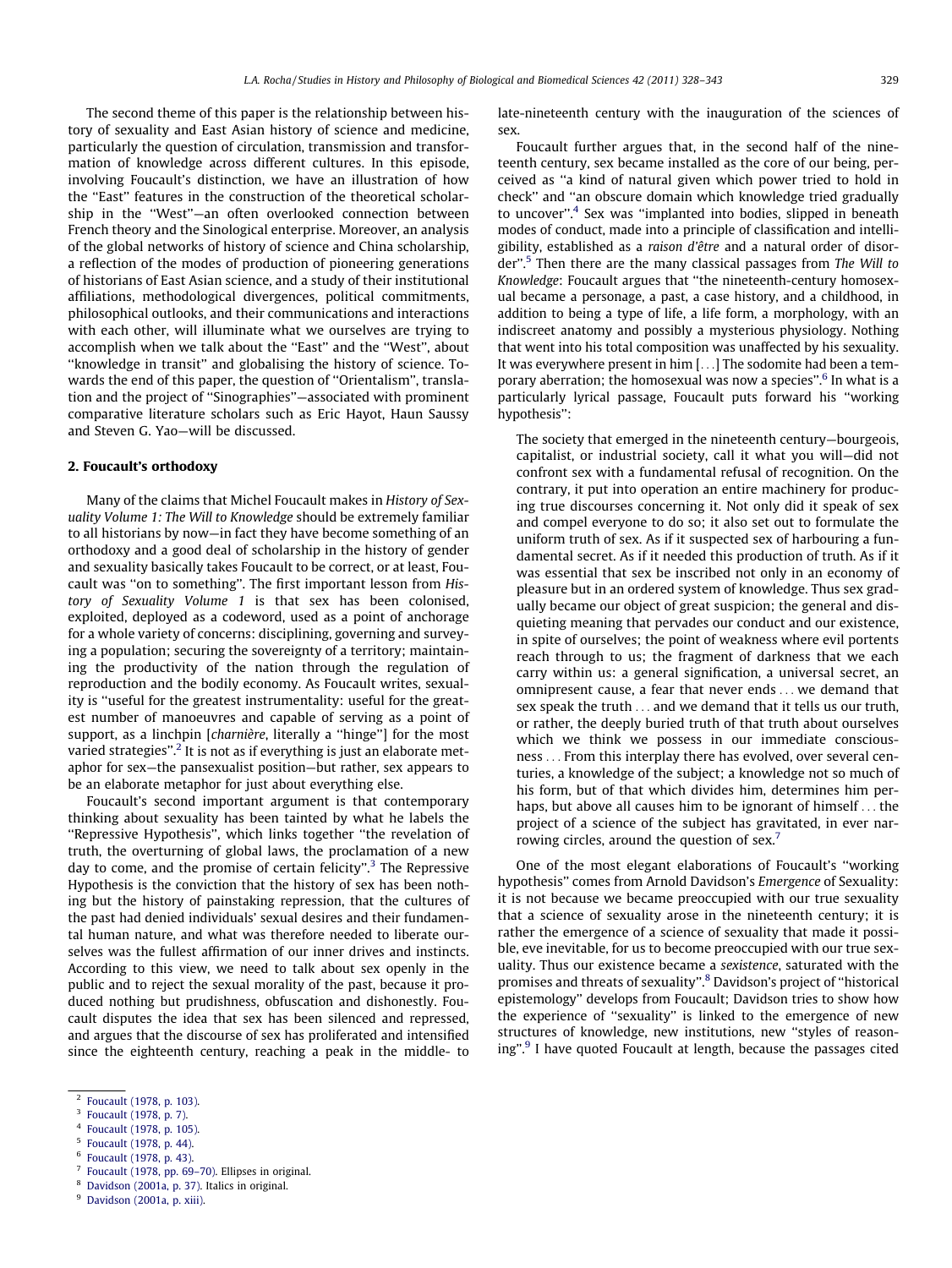here are the ones most frequently found in current scholarship. It does appear that these enigmatic, beautifully-written passages often function as a proxy, a substitution for careful argumentation (and this author is no less guilty of this!); the quotations stand there like an intimidating scarecrow in the academic battlefield, shooing, frightening away the young fledglings. An indented paragraph—the intrusion of the Master's Voice. But it is also simultaneously a strange kind of euthanasia. Once certain key paragraphs, or even sections of an entire book, are elevated to a certain authoritative status—and become a stand-in for the entire text—they become ''trump cards'', mobilised by us for persuasion, but in the process they become fossilised, preserved, perhaps even stale, dead, suspended. Foucault's words are fascinating to read, yet they are also somehow ''boring'', because we already know, or think we already know, what Foucault has said; the case is closed. This is the paradoxical logic of citation and reiteration: citation is not necessarily just an ''in additional to'', but simultaneously an ''instead of''—a displacement. One spells the death of an argument or a text—or makes it ''undead''—by ironically displaying its passages in plain sight; one talks about Foucault precisely to avoid talking about him, when that act of talking, that citation, becomes ritualised, a perfunctory nod, a tip of the hat. We allow Foucault to become indented, or to continue to live in footnotes or endnotes, to ensure somehow that he does not affect or infect the main text. History of Sexuality Volume 1 has an odd ''undead'', suspended status. It is a canonical, paramount ''Ur-text'' and a obligatory point of passage in Gender Studies, History of Sexuality and Queer Theory. The book appears in countless reading lists and syllabuses in humanities courses at all levels at universities sometimes it is asterisked or even double-asterisked in the margin to signal its formidability. But it is at once over-read and unread, revered and ignored, at once the voice of the master and the whisper of the spectre. This is what prompted my closer re-reading of what Foucault has written, and for me, one of the most problematic sections in History and Sexuality Volume 1 is concerned with the distinction between scientia sexualis and ars erotica.

# 3. ''Mystified irritation''

According to Foucault, the ''entire machinery for producing true discourses concerning sex'' that exists in ''our civilisation'' is scientia sexualis. He claims, in another long and enigmatic passage, that ''historically there have been two great procedures for producing the truth of sex'':

On the one hand, the societies—and they are numerous: China, Japan, India, Rome, the Arabo-Moslem [sic] societies—which endowed themselves with an ars erotica. In the erotic art, truth is drawn from pleasure itself, understood as a practice and accumulated as experience, pleasure is not considered in relation to an absolute law of the permitted and the forbidden, nor by reference to a criterion of utility, but first and foremost in relation to itself; it is experienced as pleasure, evaluated in terms of its intensity, its specific quality, its duration, its reverberations in the body and the soul. Moreover, this knowledge must be deflected back into sexual practice itself, in order to shape it as though from within and amplify its effects ... The effects of this masterful art, which are considerably more generous than the sparseness of its prescriptions would lead one to imagine, are said to transfigure the one fortunate enough to receive its privileges: an absolute mastery of the body, a singular bliss,

<sup>13</sup> For a similar characterisation of scientia sexualis/ars erotica, see [Foucault \(2001e\).](#page-14-0)

obliviousness to time and limits, the elixir of life, the exile of death and its threats [...] our civilisation possesses no ars erotica. In return, it is undoubtedly the only civilisation to practise a scientia sexualis; or rather, the only civilisation to have developed over the centuries procedures for telling the truth of sex which are geared to a form of knowledge-power strictly opposed to the art of initiations and the masterful secret: I have in mind the confession.<sup>10</sup>

"They" in the "East" have an ars erotica; "We" in the "Christian West'' have a scientia sexualis that apparently ''emerged in the nineteenth century kept as its nucleus the singular ritual of obligatory and exhaustive confession".<sup>11</sup> And sexuality, our modern subjectivity, our sexual self, are the products of this. Sex was ''defined by being 'by nature': a domain susceptible to pathological processes, and hence one calling for therapeutic or normalising interventions; a field of meaning to decipher; the site of processes concealed by specific mechanisms; a focus of indefinite causal relations; and an obscure speech that had to be ferreted out and listened to".<sup>12</sup> In contradistinction, ars erotica does not aim to incite others to speak about their sexual behaviour. Ars erotica does not classify or name, does not forbid or permit, does not medicalise or pathologise, does not biologise or naturalise, does not discipline, interrogate, decipher, survey or administer bodies. Ars erotica attempts to enhance pleasure and intensity, the duration and quality of experience; it is transmitted secretly, esoterically, from an adept to a disciple.<sup>13</sup>

The experience of reading Michel Foucault has been beautifully described by John Forrester. Forrester tells us that he ''was not always a grateful admirer of Michel Foucault".<sup>14</sup> When he first read Madness and Civilisation, Forrester's reaction was one of ''mystified irritation''; he ''set the book aside, impatient, confused, yet could not forget some of the poignant images or its most brilliant passages'' like the Ship of Fools or Pinel striking the chains of the insane. Forrester continues:

Those images—they do remain with you, however disdainful and dismissive one's overall attitude to Foucault [...] Images that are not so much unforgettable as riveting—they draw the sensibility tight to them and will not let go [...] Once read and understood, the images return almost involuntarily, as if they represented a coded, shorthand version of what one has learned, an image that sums up the argument the way a mathematical equation is thought to sum up, or ''re-present'' an argument [...] Even the empiricist historian's discomfort is often, like my own initial reaction, a rather irritated and dismissive one, coloured and complicated by the difficulty of weighing the significance of those images, behind which is masked a density of argument that historians are not used to confronting.<sup>15</sup>

Foucault's pronouncements on scientia sexualis/ars erotica produce a similar kind of discomfort that Forrester describes. Foucault's deliberate use of Latin terminology, for instance—why did he not say ''sexual science'' and ''erotic art''? Is ars erotica a reference to Ovid's Ars Amatoria—humorous and subversive poetry that teaches us to become refined lovers? Scientia sexualis and ars erotica give the impression that there are two mighty opposites, two impersonal forces, two mythical beasts (complete with their Linnaean classification!) inhabiting opposite corners of the world, ruling over the carnal desires of the mortals. The scientia sexualis in the ''Christian West'' invokes images of total institutions—hospitals, asylums, prisons, laboratories. It reminds us of the sexual

<sup>10</sup> [Foucault \(1978, pp. 57–58\)](#page-13-0).

<sup>11</sup> [Foucault \(1978, p. 68\)](#page-13-0).

<sup>12</sup> [Foucault \(1978, p. 68\)](#page-13-0).

<sup>14</sup> [Forrester \(1991, p. 286\)](#page-13-0). <sup>15</sup> [Forrester \(1991, pp. 286–287\).](#page-13-0)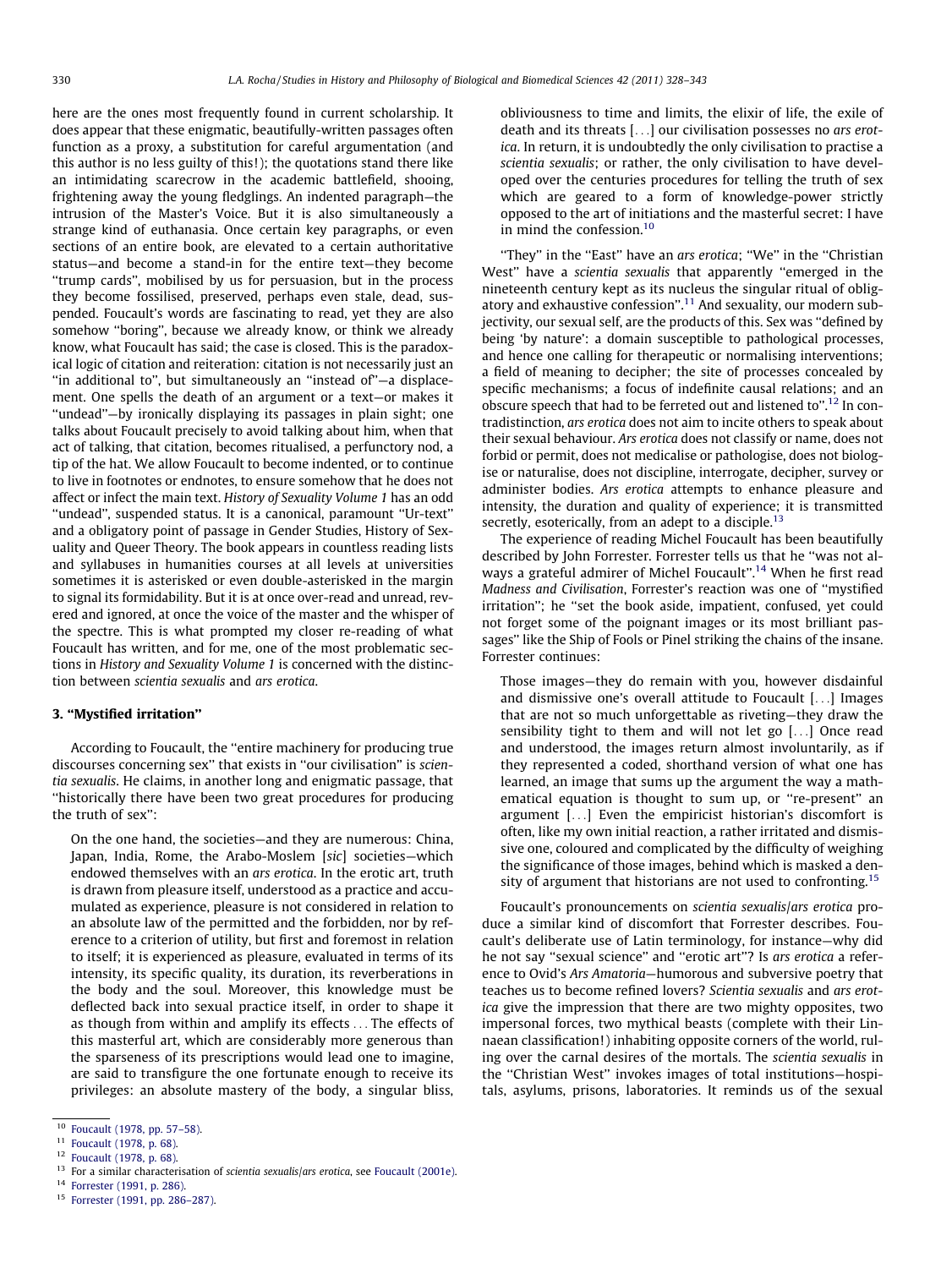science of Havelock Ellis, Freud and Krafft-Ebing; or perhaps Alfred Kinsey asking Americans about their sex life, collecting sexual fauna as he did with gall wasps; questionnaires, databases, classifications, individuals placed in life-determining pigeonholes like male/ female, heterosexual/homosexual; the medicalisation of the ''deviant'', enforcement of gender norms, control of reproduction. Ars erotica on the other hand invokes entirely different scenes: something outside of science and outside of time, away from modernity, eroticism in an open and permissive world; Kama Sutra, Perfumed Garden, pillow books and erotic prints from the floating worlds of China and Japan, or extended treatises on sexual positions, on the sacred transformative power of sex, on the pursuit of pure, intense pleasure. A hedonist garden, a dim candle-lit bedchamber saturated with intoxicating fragrances, limbs entwined. The images in Foucault's passages tempt and seduce, become lodged in one's mind, but something is very troubling with Foucault's dazzling, "gleaming words".<sup>16</sup>

### 4. Foucault's screwdrivers

Scholars have employed Foucault's distinction to do all sorts of theoretical work. For Ronald Boer, in his book on the relationship between the Bible and popular culture, ''the emergence of the literal and the decline of the allegorical reading of [The Song of Songs] coincides with the slow transition from ars erotica, of which the Song is one of the earliest documents, to scientia sexualis, with the rise of modernity per se".<sup>17</sup> Meanwhile, Peter Cryle attempts to map the dichotomy on the narration of sex in eighteenth-century libertine fiction in France, and Gerald Doherty argues that D.H. Lawrence's Women in Love ''reinscribes the two great Foucauldean procedures for eliciting the truth about sex, opposing a sexological theory of desire, based on an insatiable hunger and striving, to an ars erotica theory of pleasure, based on transcendent attainment".<sup>18</sup> Vittorio Lingiardi tells us that the history of same-sex desire is the history of the displacement of ars erotica (represented by Ganymede) by scientia sexualis (Batman and Robin), whilst Jabir Puar uses Foucault's distinction to analyse the characters Mr. Garrison and Mr. Slave from South Park and from there informs us the "sexuality of terrorism".<sup>19</sup> Denise Roman suggests that postcommunist queer experience in Romania is an intermediate between ''Western scientia sexualis'' and ''Eastern ars erotica'', whilst Maxine Sheets-Johnstone illustrates the difference between Foucault's and Sartre's theorisations of desires using the distinction.<sup>20</sup> Linda Williams argues that cinematic pornography emerges out of scientia sexualis and not earlier representations of the erotic, and sociologist Anthony Pryce curiously tells us that those ''engaged in online sexual activities is concerned with ars erotica [...] conversely, the apparatus of the online 'Netaddiction.com' culture represents the deployment of technologies and governmentality of scientia sexualis".<sup>21</sup> Finally, psychotherapist Stuart Sovatsky tells us that ''the several-thousand-year-old Eastern somatic spirituality of kundalini yoga'' is the ars erotica ''where spirituality and philosophical pursuit—along with the body's vast capacities to move and feel—cohere together as a unitary whole'',

<sup>26</sup> [Foucault \(2001d, p. 1177\).](#page-14-0)

and the practice of ''tantric celibacy'' and ''spiritual intimacy'' is a form of resistance against an oppressive Western scientia sexualis.<sup>22</sup>

Foucault's dichotomy has been used to cover everything from discussions on erotica, theology, Greek and Roman bodily practices, literature in early modern England, or nineteenth century Germany, American modernist poetry, film and photography, Islamic culture, Gothic writing, masculinity in art, gender in Australia, Canada, Israel, Italy, Turkey ... We could put these references to Foucault in three categories. The first is the most dangerous: uncritical adoption. The author essentially states that a particular phenomenon or historical episode coincides with what Foucault calls scientia sexualis or ars erotica, without ''working through'' the concepts to see if it actually holds water or requires modification. In part, Foucault himself encourages this. He repeatedly presents his texts as ready-made, pre-fabricated, off-the-shelf tools to be picked up by others for their own purposes:

Tous mes livres sont de petites bôites à outils. Si les gens veulent bien les ouvrir, se server de telle phrase, telle idée, telle analyse comme d'un tournevis ou d'un desserre-boulon pour court-circuiter, disqualifier, casser les systems de pouvoir, y compris éventuellement ceux-là memes dont mes livres sont issus ... eh bien c'est tant mieux!<sup>23</sup>

J'écris des choses qui semblent utilisables. En somme, des choses utilisables dans un sens différent, par des gens différent, dans des pays différents dans certains cas.<sup>24</sup>

Je voudrais que mes livres soient une sorte de tool-box dans lequel les autres puissant aller fouiller pour y trouver un outil avec lequel ils pourrait faire ce que bon leur semble, dans leur domaine ... Je n'écris pas pour un public, j'écris pour les utilisateurs, non pas pour les lecteurs ... Je suis attaché à ce livre [referring to Discipline and Punish], bien sûr, parce que je l'ai écrit, mais aussi parce que je l'ai écrit, mais aussi parce qu'il a servi de tool-box à des personnes différentes les unes aux autres, comme les psychiatres de l'antipsychiatrie britannique, comme Szasz aux États-Unis, comme les sociologies de France.<sup>25</sup>

C'est ça, une théorie, c'est exactement comme une boîte à outils  $\dots$  Il faut que ça serve, il faut que ça fonctionne.<sup>26</sup>

The problem with this perception of theory is immediately apparently: these "tools" were constructed at a certain moment, under a certain political backdrop, and came with the ideological biases of the constructor. This means that the project of the historicisation of these theories—the investigation of the making of these ''screwdrivers'' and ''spanners''—is valuable to us in that we can detect the shortcomings of the tools available in the scholar's workshop. More importantly, we know how we can modify these tools and create our own variations, instead of seeing Foucault's ideas as a neat set of tools which we can freely summon whenever we have a bunch of historical episodes and observations that we need to chip and sand into a coherent narrative.<sup>27</sup>

<sup>&</sup>lt;sup>16</sup> I borrow Alan Sheridan's description of Foucault's style; [Sheridan \(1980, p. 1\).](#page-14-0)<br><sup>17</sup> Boer (1999, p. 56).

[Boer \(1999, p. 56\)](#page-13-0).

<sup>&</sup>lt;sup>18</sup> [Cryle \(1994, p. 7, 2001, pp. 12–14\) and Doherty \(2006, p. 139\).](#page-13-0)<br><sup>19</sup> Lingiardi (2002, pp. 1, 21) and Puar (2007, pp. 74, 75).

<sup>&</sup>lt;sup>19</sup> [Lingiardi \(2002, pp. 1–21\) and Puar \(2007, pp. 74–75\)](#page-14-0).<br><sup>20</sup> Roman (2007, pp. 127–157) and Sheets-Johnstone (199

<sup>20</sup> [Roman \(2007, pp. 127–157\) and Sheets-Johnstone \(1994, pp. 21–31\).](#page-14-0)

<sup>21</sup> [Williams \(1999, pp. 43–46\) and Pryce \(2007, p. 123\)](#page-15-0).

<sup>&</sup>lt;sup>22</sup> [Sovatsky \(1998, p. 158\)](#page-14-0).<br><sup>23</sup> Equatult (2001a, p. 1588).

<sup>&</sup>lt;sup>23</sup> [Foucault \(2001a, p. 1588\).](#page-13-0)<br><sup>24</sup> Foucault (2001b, p. 1488).

[Foucault \(2001b, p. 1488\).](#page-14-0)

<sup>25</sup> [Foucault \(2001c, pp. 1391–1392\).](#page-14-0)

<sup>&</sup>lt;sup>27</sup> For more on the question of Foucault's "toolboxes", see O'Farrell (2005, pp. 50-60).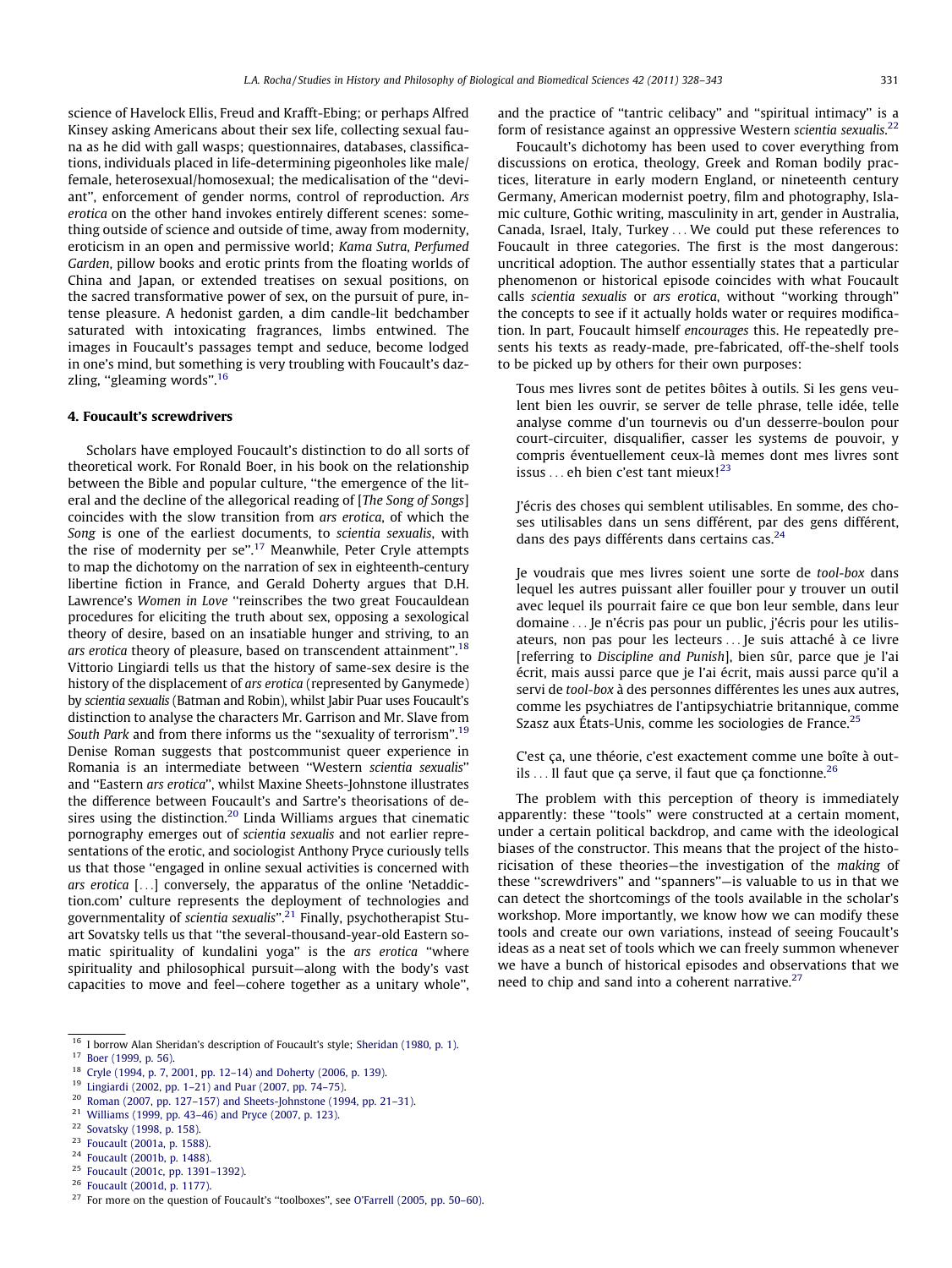The second type of reference to scientia sexualis/ars erotica is the perfunctory footnote and the obligatory, perhaps grudging, acknowledgement. Citing Foucault's distinction—or citing any theorist—may be one way to flaunt one's ''capital'', displaying one's familiarity with privileged, canonical texts, arguments and concepts. More often it is a pre-emptive strike, defending oneself against charges of ignorance or omission—but this is done without serious engagement: ''for the scientia sexualis versus ars erotica dis-tinction, see [Foucault \(1978\)](#page-13-0), page numbers".<sup>28</sup> It is a perfunctory nod, paying lip service. We will no doubt benefit from a self-reflexive, sociological analysis of our habits of reference to shed light on the past and present of the disciplinary matrices which we inhabit the unspoken rules we have, our figures of authority and key texts, the ''trump card'' quotations and concepts routinely mobilised for persuasion, the tools in our theoretical arsenal.

The third and final species is the angry sideswipe, a glancing punch—stopping short of a systematic, full-frontal critique of Foucault. Mark Johnson, for instance, states that the distinction ''too easily falls into a kind of essentialist and essentialising Occidentalist/Orientalist, East/West divide, which is not only politically suspect but also empirically dubious and theoretically unproductive".<sup>29</sup> James Grantham Turner claims that the libertine writing from sixteenth to seventeenth century Europe is a ''dizzying synthesis of sex and knowledge, desire and connoisseurship, that undermines Foucault's distinction''.30 Dina Al-Kassim, Valerie Traub and others complain that ''Foucault's axiomatic division of East and West in his description of the ars erotica and the scientia sexualis is historically accurate", without describing how. $31$  Wendy Doniger and Sudhir Kakar, in the Introduction to their translation of the Kama Sutra, also charge Foucault with ''characteristic Eurocentrism'', whilst Ben Grant equates the distinction to an intellectual naïveté or even "failure".<sup>32</sup> Charles Stone summarily dismisses Foucault's ''stereotypical comparisons of East and West'', which ''tells us very little worth knowing about either'', and that Foucault's postulation of the dichotomy meant that he ''evidently never heard of Daoist physiology alchemy'' (Foucault did—the postulation was a product of an encounter, not of ignorance).<sup>33</sup> One of the best examples of this anger and frustration can be found in a deeply admirable work, Gregory Pflugfelder's study on Japanese homosexuality, Cartographies of Desire:

No less imposing a scholar than Foucault was content to assert vaguely [the distinction between scientia sexualis and ars erotica]. Foucault's simple dichotomy [...] is clearly inadequate to describe the differences that exist amongst and within sexual knowledge and systems in these diverse societies, and, in typically Eurocentric fashion, makes little allowance for historical change outside of the West ... Only in recent years has the orientalising vision of Foucault given way to more nuanced Westernlanguage accounts of the historical construction of sexuality in Japan [...] The orientalist temptation of narrating the development [of the medical and scientific model of sexuality that took root in Japan after the nineteenth century] in terms of ''East'' and ''West''—a romantic narrative in which the naïve charm of the former inevitably succumbs to the virile strength of the latter—must be resisted, however, because such geographical markers do not do justice to the global dimensions and local complexities of the knowledge system in question.<sup>34</sup>

<sup>34</sup> [Pflugfelder \(1999, p. 7 and 13\).](#page-14-0) Emphasis mine.

<sup>35</sup> [Foucault \(1978, pp. 70–72\).](#page-13-0) For analyses of this passage, which addresses psychoanalysis, see [Davidson \(2001b\) and Forrester \(1991, pp. 310–316\)](#page-13-0).

The problem is that Pflugfelder's criticisms of Foucault are too brief, and come across as ''sideswipes'' as opposed to sustained argument. Pflugfelder is making a very sophisticated point on the ''global network of sexual knowledge'', and the translation, transmission, circulation and appropriation of scientific and medical knowledge which Foucault completely overlooks. Indeed, Pflugfelder's book is testament to the way that East Asian history can fundamentally reconfigure our historiographical perspectives on empire, colonialism and globalisation of science. One wishes Pflugfelder will talk about Foucault in greater detail; Foucault never appears again after these mentions in the early parts of his book.

# 5. Foucault's half-hearted retractions

Foucault himself has backpedalled from his distinction. As a matter of fact, fifteen pages after he first stated the scientia sexualis/ars erotica dichotomy in History of Sexuality Volume 1, Foucault characteristically deconstructs the categories he put forward. In yet another dense, enigmatic and bewildering passage, he claims:

[A]rs erotica did not disappear altogether from Western civilisation; nor has it always been absent from the movement by which one sought to produce a science of sexuality. In the Christian confession [...] there was a whole series of methods that had much in common with the erotic art [...] And we must ask whether, since the nineteenth century, the scientia sexualis—under the guise of its decent positivism—has not functioned, at least to a certain extent, as an ars erotica. Perhaps this production of truth, intimidated though it was by the scientific model, multiplied, intensified, and even created its own intrinsic pleasures. It is often said that we have been incapable of imagining any new pleasures. We have at least invented a different kind of pleasure: pleasure in the truth of pleasure, the pleasure of knowing that truth [...] the specific pleasure of the true discourse of pleasure [...] the formidable ''pleasure of analysis'' (in the widest sense of the latter term) which the West has cleverly been fostering for several centuries: all this constitutes something like the errant fragments of an erotic art that is secretly transmitted by confession and the science of sex. Must we conclude that our scientia sexualis is but an extraordinarily subtle form of ars erotica, and that it is the Western, sublimated version of that seemingly lost tradition? Or must we suppose that all these pleasures are only the by-products of a sexual science, a bonus that compensates for its many stresses and strains?<sup>35</sup>

Whilst Foucault's open-ended questions on the ''pleasure'' one might access via scientia sexualis amounted to an ambiguous problematisation of his distinction, he was more explicitly backpedalling during his interviews and conversations with Hubert Dreyfus, Paul Rabinow and their colleagues at Berkeley:

Dreyfus and Rabinow: But you already illustrated that in The History of Sexuality by contrasting our science of sexuality with the oriental ars erotica.

Foucault: One of the numerous points where I was wrong in that book was what I said about this ars erotica [...] The Greeks and Romans did not have any ars erotica to be compared with the

<sup>&</sup>lt;sup>28</sup> Examples include [Lochrie \(1999, p. 237 n114\) and Potvin \(2008, p. 78 n57\).](#page-14-0)

<sup>29</sup> [Johnson \(2005, p. 124\).](#page-14-0)

<sup>30</sup> [Turner \(2003, p. 18\)](#page-14-0).

<sup>31</sup> [Traub \(2008, p. 17\).](#page-14-0)

<sup>32</sup> [Doniger & Kakar \(2003, p. xv\) and Grant \(2008, p. 54\)](#page-13-0).

<sup>33</sup> [Stone \(2003, p. 178 n22\)](#page-14-0).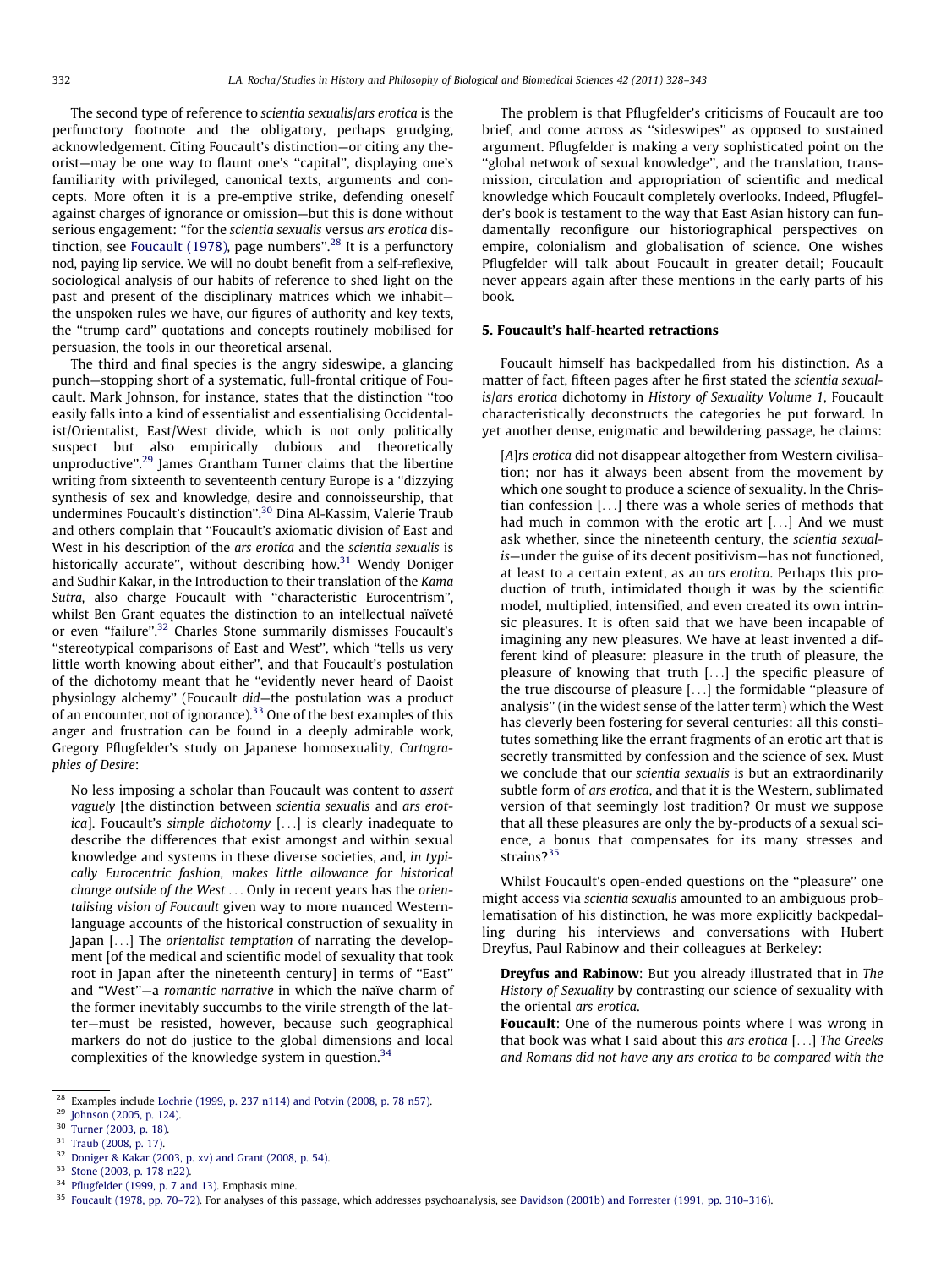Chinese ars erotica [...] They had a techne tou biou in which the economy of pleasure played a very large role. In this ''art of life'' the notion of exercising a perfect mastery over oneself soon became the main issue. And the Christian hermeneutics of the self constituted a new elaboration of this techne [...] If by sexual behaviour, we understand the three poles—acts, pleasure, and desire—we have the Greek ''formula'' ... In this Greek formula what is underscored is "acts", with pleasure and desire as subsidiary: *acte-plaisir-(désir)*. I have put desire in brackets because I think that in the Stoic ethics you start a kind of elision of desire, desire begins to be condemned ... The Chinese ''formula" would be *plaisir-désir-(acte)*. Acts are put aside because you have to restrain acts in order to get the maximum duration and intensity of pleasure. The Christian ''formula'' puts an accent on desire and tries to eradicate it. Acts have to become something neutral; you have to act only to produce children ... and pleasure is both practically and theoretically excluded: (désir)-acte-(plaisir) ... And I could say that the modern ''formula'' is desire, which is theoretically underlined and practically accepted, since you have to liberate your own desire. Acts are not very important, and pleasure—nobody knows what it is! $36$ 

Foucault admits that he has made a mistake in History of Sexuality Volume 1, but nevertheless insists that China has an ars erotica. Why? How did Foucault come to know what he knew about China? Whose account of Chinese culture did Foucault use to draw his conclusions about sexual behaviour in China?

Before answering this set of questions, we should take a quick step back to look at how we can problematise the scientia sexualis/ars erotica distinction. We can argue against Foucault via the route of scientia sexualis. First, is scientia sexualis itself a useful category for historical analysis, or does it have the tendency to flatten out the heterogeneity of inquires on sex and human behaviour?<sup>37</sup> Second, is *scientia sexualis* exclusively invented by the "Christian West'', or have other societies come up with ways to regulate reproduction and desire that may resemble scientia sexualis? What were people in the ''East'' doing exactly whilst scientia sexualis developed in the ''West''? Does Foucault fail to account for how the ''East'' is also involved in the construction of scientia sexualis? Does Foucault's characterisation encourages a particular historiography of sexual science, which sees scientia sexualis as originating from the West and then diffusing to the rest of the world, thus relegating non-Westerners to the role of ''handmaidens of modernity'', ''disciples'' and ''facilitators'', instead of active participants and contributors in a global network of scientific and medical knowledge?<sup>38</sup> Third, does confession only exist in the ''West''? Foucault argues that the scientisation of confession—a ''technology of the self''—was the precondition of the establishment of scientia sexualis, but was it only the ''Western Man'' who had become a ''confessing animal'', whilst the ''Eastern Man" remained silent?<sup>39</sup> Fourth, Foucault flirts with the idea that scientia sexualis is a ''sublimation'' of ars erotica, that the pleasures of the flesh evolved into the pleasures of narrativisation and (psycho)analysis—we prefer talking about sex instead of doing it. But is there another way to argue that ars erotica was, toujours-déjà, at the origin of scientia sexualis? In other words, can one make a ''contamination'' argument, à la Derrida? Alternatively, we can argue against Foucault via the route of ars erotica. So, fifth: does ars erotica accurately describe the sexual cultures of China, Japan, India, Roman and Muslim societies? Is it a romantic misrepresentation? Is it ''Orientalist"? How does each of these cultures conceptualise sexual behaviour, pleasure and desire, and how different are they from each other? Sixth: if we take into account Foucault's elaboration of the Greek techne tou biou and the ''art of life'' in History of Sexuality Volume 2: The Use of Pleasure, to what extent is the Greek techne really different from ars erotica or scientia sexualis?

This list of questions is by no means exhaustive, and each question will require a separate paper, if not individual monographs to answer. Here two of the most crucial objections to Foucault will be pointed out. First, the ''two great procedures'', scientia sexualis and ars erotica are entwined, mutually complicit. In Erotic Margin, the historian of Ottoman Empire Irving Schick analyses the works of erotica read by the Europeans from the eighteenth century. They were read not simply for shock or entertainment, but were actively appropriated as "raw material or 'data' for their scientia sexualis".<sup>40</sup> Schick points to Richard Burton's essay on his translation of Thousand and One Nights, which turned a piece of work that was at once philosophical, instructional, humorous, fantastical as ''positive 'evidence' pertaining to the ways in which sexuality was actually practised in xenotopia".<sup>41</sup> Since sexuality in the "Orient" is "degenerate", ''androgynous'', and so forth, the Eastern Others had to be colonised and civilised. As such, the appropriation of Eastern erotica is at once transgressive and conservative—it aims to expose and mock the hypocrisy and prudishness of the Europeans, yet simultaneously maintains the political status quo by exhibiting the ''primitive'' rituals and practices of the ''barbarians'' who were to be dominated and enlightened. It provided the basis for the construction for the ''Orient'' and a ''non-scientific'', mystical ars erotica as an Other, against which the "Occident" and the positivist, "scientific" inquiry of sex could define itself. As Irving Schick argues, the ''sexuality of the 'Other' was a technology of place; its function was the spatialisation of difference, the differentiation of space'', and that sexuality was

<sup>40</sup> [Schick \(1999, pp. 187–188\).](#page-14-0) <sup>41</sup> [Schick \(1999, p. 188\)](#page-14-0).

<sup>&</sup>lt;sup>36</sup> [Foucault \(1983a, pp. 234–235, 242–243\) and Forrester \(1991, p. 385 n62\)](#page-13-0) points out that the final sentence "seems to be in considerable tension with Foucault's arguments elsewhere (particularly in History of Sexuality Volume 3) that the Christian examination of the self is in sharp contrast with, rather than a prolongation of, the Greek care of the self''.

<sup>&</sup>lt;sup>37</sup> For instance in Foucault (1978, pp. 63-64), he lumps together: Joachim Heinrich Campe (1746-1818), who wanted to advance Prussian society by maximising the Brauchbarkeit of each citizen through universal, practical equation; Christian Gotthilf Salzmann (1744–1811), Rousseau pedagogical thinker; Heinrich Kaan (1816–1893), who published Psychopathia Sexualis in 1844; Richard von Krafft-Ebing (1840-1902), who published another more widely known Psychopathia Sexualis in 1886; Auguste Ambroise Tardieu (1818–1879), who wrote about the ''battered child''; Albert Moll (1862–1939), author of Die konträre Sexualempfindung (1891); Havelock Ellis (1859–1939), author of six volumes of Studies in the Psychology of Sex.

This is essentially one of Gregory Pflugfelder's thesis in Cartographies of Desire, see [\(1999, p. 13\).](#page-14-0) The Eurocentric way of writing the history of sexual science easily degenerates into attempts to ''measure'' the varying degrees of ''Third World'' natives' faithfulness to and respect of ''First World'' culture, commending those non-Westerners who are deemed to have ''reproduced'' science correctly whilst denouncing those who appropriated or rejected Western thought.

<sup>&</sup>lt;sup>39</sup> [Foucault \(1978, p. 59\).](#page-13-0) Chloe Taylor, in the most recent study of confession, traces the genealogy of the "confessing animal" from Augustine to Foucault himself - thus agreeing with Foucault that the "East" never gave birth to the "confessing animal". See Taylor (2008). Other works which take confession as an exclusively Western phenomenon include [Brooks \(2000\), Radstone \(2007\), Streit \(2004\) and Tambling \(1990\)](#page-13-0). On confession as a "technology of the self", see [Foucault \(1988\).](#page-13-0) A detailed comparative study of confession ''East'' and ''West'' has not yet been written. Bernard Faure and Wu Pei-yi argue that there was something identifiable as ''confession'' in China, though rather different from Roman Catholic practices: there was no "sinful confessant" versus "expert confessor" dynamic, rather it was an internal dialogue or "self-scrutiny" (fansheng). And if the confession was textual, then it was either for private reading or circulation amongst other close literati friends, as opposed to publication or dissemination on a wide scale. See [Faure \(1993, 1998\) and Wu \(1979, 1990\).](#page-13-0) In my own work on Zhang Jingsheng (1888–1970), who produced the first translation of Rousseau's Confessions in the late 1920s, I find that many early twentieth century Chinese intellectuals claimed that China never had confession; it was a new, Western practice to be imported for the making of the modern self. See [Rocha, unpublished PhD thesis, pp. 128–132.](#page-14-0)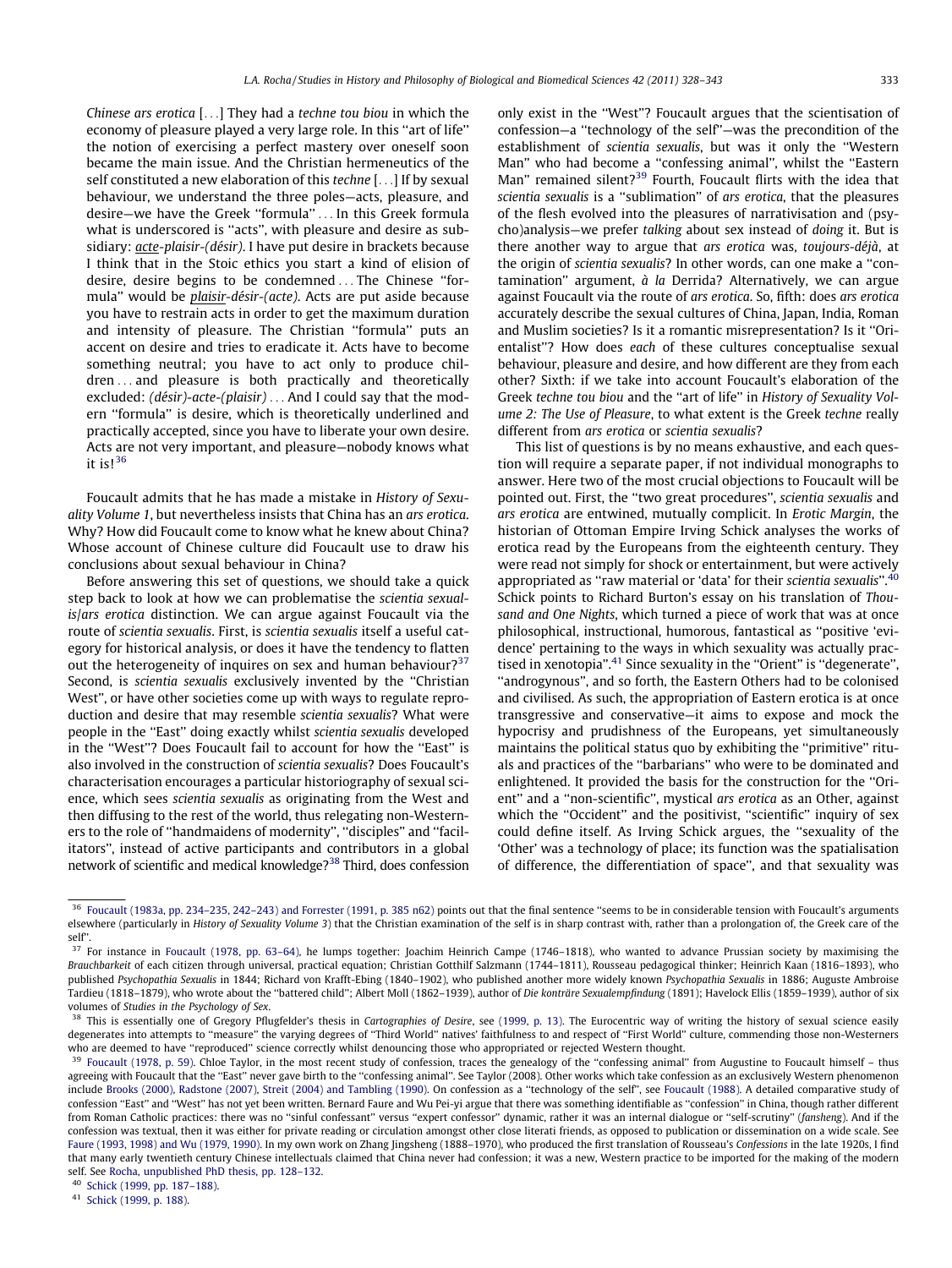''made into a historical invariant that could be used to characterise East and West, North and South, Self and Other, Here or There".<sup>42</sup> One of the goals of scientia sexualis was to describe the differences between Eastern and Western civilisations, between different races, using sexuality and sexual practices as attributes, which in turn further reinforces the divide between Western science and Eastern superstition.

One could further point out that those involved in the enterprise of sexual science actually looked to the East for inspiration. Late-Victorian and modernist intellectuals were known for their explorations of different forms of mysticisms and religions. The works of historian Joy Dixon and Hugh Urban are particularly instructive. Dixon documents the complex relationship between theosophy and the suffragettes, and traces the connections between sexual reform, inquires into sex, and the consumption of alternative and esoteric spiritualities by the British bourgeoisie in the late nineteenth to early twentieth century.<sup>43</sup> Hugh Urban analyses the emergence of a magia sexualis in the same period, a fusion of older esoteric traditions such as Gnosticism and Kabbalah, Hinduism, Daoism, Buddhist Tantra, in turn a response to the ''seeming loss of the sacred in modern industrial society [...] the most explicit attempt to rediscover the sacred in and through the most 'profane' aspects of human life, sexuality itself".<sup>44</sup> Edward Carpenter, who wrote Love's Coming-of-Age in 1906, travelled to India and was deeply interested in the sexual aspects of Hinduism, which he contrasted to the hypocrisy and repression in his native land. We have the infamous case of Aleister Crowley, who travelled to China in 1905, was fascinated by the Book of Changes (Yi Jing), and introduced his brand of sexual esotericism in Britain, freely mixing different strands of tradition to form a programme of spiritual enlightenment, personal empowerment and social liberation. Havelock Ellis, whom Foucault singles out as representative of scientia sexualis alongside Richard von Krafft-Ebing, Albert Moll and others, is now mostly remembered for his six volumes of Studies in the Psychology of Sex. But Ellis was also a China-watcher and an admirer. In 1923, Ellis published The Dance of Life, which, though rarely read today, was his most popular and best-selling book during his lifetime. In this lyrical manifesto, Ellis laid out his utopian vision in which life was conceptualised as a dance performance and the future society would be regulated by art, music, ceremony and rites that would animate the whole being—a place he thought much like ''China'':

I well remember how in youth a new volume of the Sacred Books of the East series, a part of the Confucian Lî-Kî [Book of Rites], came into my hands and how delighted I was to learn that in China life was regulated by music and ceremony. That was the beginning of an interest in China that has not ceased to grow, though now, when it has become a sort of fashion to exalt the spiritual qualities of the Chinese above those of other peoples, one may well feel disinclined to admit any interest in China [...] There had been reached [in China] the highest point of urban civilisation to which Man has ever attained, characterised by courtesy, fair dealing, an impartial exercise of justice, and hospitals in every city and no beggars [...] Their cheerful, practical, social, good-mannered, tolerant, peaceable, humane way of regarding life, or the remarkably educable spirit in which they are willing, and easily able, to change even ancient and deep-rooted habits when it seems convenient and beneficial to do so; they are willing to take the world lightly, and seem devoid of those obstinate conservative instincts by which we are guided in Europe [...] This simple, childlike, yet profound attitude towards life results in a liberation of the impulses of play and enjoyment.45

Modernist intellectuals in the West were looking to the Orient for orientations; they were looking to ''Oriental'' philosophies, exotic religion, age-old, ''timeless'' wisdom and ''harmonious'' social structures—in order to revise their understanding of themselves. Some of them found mysticism and spirituality, associated with the "East", as good ready-made remedies to their problems at home. The mysterious ''Orients'' living in some far away garden seemed to have a privileged access to enjoyment; they were more emancipated and enlightened, or even closer to Nature. This is a species of Orientalism—even though they did not necessarily denigrate the culture of the Other, nevertheless they mobilised an idealised, Asiatic Other to construct the Self. The scientia sexualis that Foucault delineates overlaps with ars erotica and Hugh Urban's magia sexualis. In other words, ars erotica was always already at the origin of scientia sexualis; the distinction itself contributed to and was also a product of scientia sexualis. Given that Foucault's categories slip into each other, and contaminate each other, as empirical historians we should of course be very sceptical.

# 6. ''Si l'on croit van Gulik...''

How did Foucault find out what he knew about Chinese sexuality? Most likely, exclusively from the work of sinologist Robert Hans van Gulik (1910–1967). There are a number of smoking guns from Foucault's writings. First, van Gulik was cited on two occasions in History of Sexuality Volume 2: The Use of Pleasure:

The documents assembled by van Gulik, pertaining to ancient Chinese culture, seem to show the presence of the same thematic complex: fear of the irrepressible and the costly act, dread of its harmful consequences of the body and health, representation of the man-woman relationship in the form of a contest, preoccupation with obtaining descendants of good quality by means of a well-regulated sexual activity.<sup>46</sup>

[W]e could not be further from the arts of conjugal pleasure such as one finds, according to van Gulik, in ancient China. There, prescriptions concerning the woman's obedience, her respect, and her devotion were closely linked with advice on the correct erotic behaviour to manifest in order to increase the partner's pleasure.<sup>47</sup>

If one studies the bibliography in the Tel Gallimard edition of L'Usage des plaisirs—the bibliography is in fact omitted in Robert Hurley's English translation—one finds that the 1971 French translation of van Gulik's Sexual Life in Ancient China is the only text cited on China.<sup>48</sup> No Chinese primary sources were cited. In at least two interviews, both from 1983, Foucault name-checks van Gulik:

Dans l'érotique chinoise—si l'on en croit van Gulik—l'élément important, c'est le plaisir qu'il fallait majorer, intensifier, prolonger autant que possible en retardant l'acte lui-même, et à la limite en s'en abstenant.<sup>49</sup>

 $42$  [Schick \(1999, p. 232, 13\)](#page-14-0).

<sup>43</sup> [Dixon \(1999, 2001\)](#page-13-0).

<sup>44</sup> [Urban \(2006, p. 6\)](#page-14-0). See also [Irwin \(2004\), Schuchard \(2000\) and Urban \(2003\).](#page-14-0)

<sup>45</sup> [Ellis \(1923, pp. 20–21, 24\).](#page-13-0)

<sup>46</sup> [Foucault \(1985, p. 137\).](#page-13-0)

<sup>47</sup> [Foucault \(1985, p. 143\).](#page-13-0) <sup>48</sup> [Foucault \(1984, p. 338\).](#page-13-0)

<sup>49</sup> [Foucault \(2001f, p. 1441\).](#page-14-0)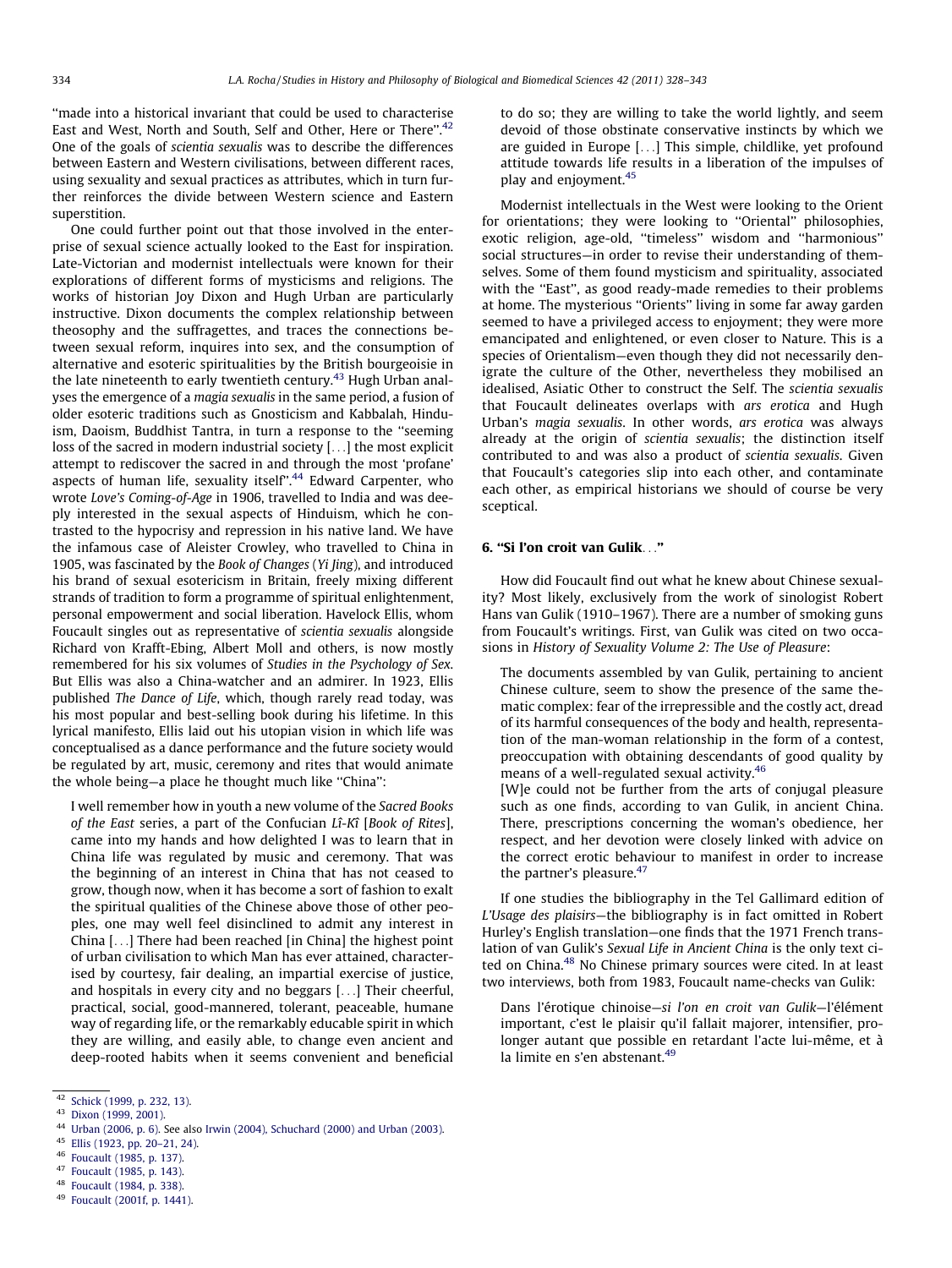If you read books ... I speak for myself ... I've never read Chinese books about the erotic art, but I've read books about this ... and the very interesting book by van Gulik, I don't know if you've read it ... which is very, very, very interesting, and you'll see that the problem was not at all the problem of desire. The problem of the Chinese erotic art was a problem of pleasure, how to take pleasure, with which intensity and so on and so on. And I think we're a civilisation, maybe the civilisation, where the problem of desire became much more important than the problem of pleasure. And, what's the reason? Why we recognise ourselves as subjects of desire, and not, as agents of pleasure? Why?<sup>50</sup>

The book to which Foucault referred was van Gulik's Sexual Life in Ancient China: A Preliminary Survey of Chinese Sex and Society from ca. 1500 BC till 1644 AD, first published in 1961 by Brill. Van Gulik also wrote another famous work, Erotic Colour Prints of the Ming Period (1951), but there is no evidence that Foucault knew this work. Sexual Life in Ancient China was translated into French by Louis Évrard, a friend of Michel Foucault, and published in 1971 as La Vie sexuelle dans la Chine ancienne. It is important to note that Évrard translation was part of the Collection Tel of the prestigious Parisian publisher Gallimard.<sup>51</sup> Collection Tel was the spiritual successor of Collection Tel Quel, founded in 1966 by philosopher Philippe Sollers. It was first conceived by Claude and Antoine Gallimard, who wished to produce a series of affordable, pocket-sized paperbacks of ''classic'' humanities texts. The books in Collection Tel have an iconic white cover, and some of the titles were illustrated by Hungarian artist Victor Vasarely. The Collection occupies a prominent position in the French literary field and includes some of the most glamorous works of European thought, the ''must-reads'' for the intellectual elite in the 1960s and 70s: from Jean-Paul Sartre's L'Être et le néant (1943, ''Tel 1''), Émile Benveniste's Problèmes de linguistique générale (1945, ''Tel 4''), Michel Foucault's Histoire de la folie à l'âge classique (1972, ''Tel 9'') to works by Raymond Aron, Erich Auerbach, Jean Baudrillard and Roland Barthes. Foucault's History of Sexuality Volume 1 (La Volonté de savoir) was ''Tel 248'' in the series, and van Gulik's Sexual Life in Ancient China was ''Tel 17''. Given that the French intellectual scene in the late 60s and 70s was captivated with Mao and China, a study of ancient Chinese sexuality might be deemed to be an extremely valuable piece of work, and thus van Gulik's inclusion in the Collection Tel is unsurprising. Indeed, van Gulik's work was appropriated extensively (and idiosyncratically) in Jean-François Lyotard's largely forgotten Economie libidinale (1974) and in Julia Kristeva's Des Chinoises (1974).<sup>52</sup> The English original of van Gulik's work did not enjoy as wide a reception; it was mostly read by Sinologists.

The name Robert Hans van Gulik (1910–1967, in Chinese ''Gao Luopei'') should be very familiar to all scholars in East Asian Studies. Today, van Gulik is often remembered outside of academia as a writer of Chinese detective fiction, the Judge Dee Mysteries (Dee Goong An), which are still printed by Dover and University of Chicago Press. Van Gulik was the son of a medical officer in the Dutch Indies, and later became a Dutch diplomat and Sinologist. He was raised in Java and learned Chinese from a young age. Educated at the University of Leiden, he moved to Utrecht and completed his doctoral thesis in 1935, entitled Hayagriva: The Mantrayanic Aspect of the Horse-Cult in China and Japan (the Hayagriva is a horseheaded deity in Hinduism and Buddhism), supervised by famous Indologist Jan Gonda and published by Brill. A true polymath, van Gulik knew Dutch, Greek, Latin, Sanskrit, Chinese, Tibetan, Arabic, Japanese, English, French, German, Russian, Javanese, Indonesian, Malay and possibly many more languages. After his doctoral studies he joined the Dutch Foreign Service and was posted to various countries in Asia and continued researching, writing, corresponding with academics. Throughout his career, van Gulik produced an extraordinary range of impeccable scholarship: comparative linguistics, the language of Blackfoot Indians, the history of music and musical instruments (especially the Chinese lute), translations of Sanskrit plays, studies in Zen Buddhism, theology, art collecting, calligraphy, jurisprudence and history and philosophy of law, and one of his best loves-gibbons.<sup>53</sup> In the Preface to Sexual Life in Ancient China, van Gulik related how he stumbled upon Chinese sexuality:

In 1949 when I was serving as Counsellor of the Netherlands Embassy in Tokyo, I happened to find in a curio-shop a set of old Chinese printing blocks of a Ming erotic album, entitled Hua-ying-chin-chen [Hua ying jin zhen], ''Variegated Battle Arrays of the Flowery Camp''. The blocks emanated from the collection of an old Japanese feudal house that in the eighteenth century had been closely connected with the China trade. Since such albums are now exceedingly rare, and important from both the artistic and sociological point of view, I thought it my duty to make this material available to other research workers. My original plan was to have a few copies struck off from those blocks and publish them in a limited edition, adding a brief preface [a 200-page essay] on the historical background of Chinese erotic art.<sup>54</sup>

This became the three-volume Erotic Colour Prints of the Ming Period (1951), which had a limited circulation as only fifty copies were privately printed in Tokyo. Cambridge University Library was presented with one copy, and Joseph Needham also had one in his possession. Needham and van Gulik first met in 1943 in Chongqing, when Needham was the Director of the Sino-British Science Co-operation Office and van Gulik was the secretary for the Dutch mission to Chiang Kai-shek's government. The two men became close friends and when van Gulik married Frances Shui Shifang (granddaughter of Zhang Zhidong, one of the ''Four Famous Officials of the Late Qing''), the wedding party was held at the Science Co-Operation Office and Needham delivered a speech for the newlyweds. Needham would later leave Chongqing for Paris to become the Head of the Natural Sciences Division at UNESCO, before returning to Gonville and Caius College, Cambridge in 1948. Meanwhile van Gulik continued his peripatetic life and spent time in Washington DC, Tokyo, New Delhi, Cairo, Kuala Lumpur, Beirut and The Hague. Needham and van Gulik maintained their friendship and continuously corresponded. Needham held van Gulik in extremely high regard, discussing in a series of letters around 1966–1967 the possibility of van Gulik taking the Chair of Chinese at Cambridge upon his retirement from the Foreign Service.<sup>55</sup> Given Needham's difficult relationship with Cambridge, following his controversial report on American use of biological weapons in Korea, he was unlikely to have much leverage

<sup>50</sup> [Foucault \(1983b\)](#page-13-0). I thank Catherine Jami for her help dealing with Foucault's accent.

<sup>51</sup> As of July 2009, this French edition of van Gulik is still widely available as a paperback for 12.50 euros. Compare this with the English version by Brill (2003 reprint), as part of the Sinica Leidensia series of specialist monographs on China, priced at 122 US dollars.

<sup>52</sup> Lyotard (2004, pp. 202-241) and Kristeva (1977, pp. 61-64, 76, 82). For an analysis on Lyotard, van Gulik, "sexual vampirism" and Marx's theory of capital, see [Heubel \(2003\)](#page-14-0). 53 The definitive biography of van Gulik is [Barkman & de Vries-van der Hoeven \(1994\).](#page-13-0) Carl Dietrich Barkman (1919-2006) was himself a Dutch diplomat and Sinologist. Another biography is by Dutch crime novelist Janwillem Lincoln [van de Wettering \(1987\).](#page-14-0) For something sweet and concise, see Paul Rakita Goldin's Introduction to the 2003 reprint of Sexual Life in Ancient China; [Goldin \(2003\)](#page-14-0).

<sup>54</sup> [Van Gulik \(1961, p. xi\).](#page-15-0)

<sup>55</sup> Needham Research Institute SCC2/260/12.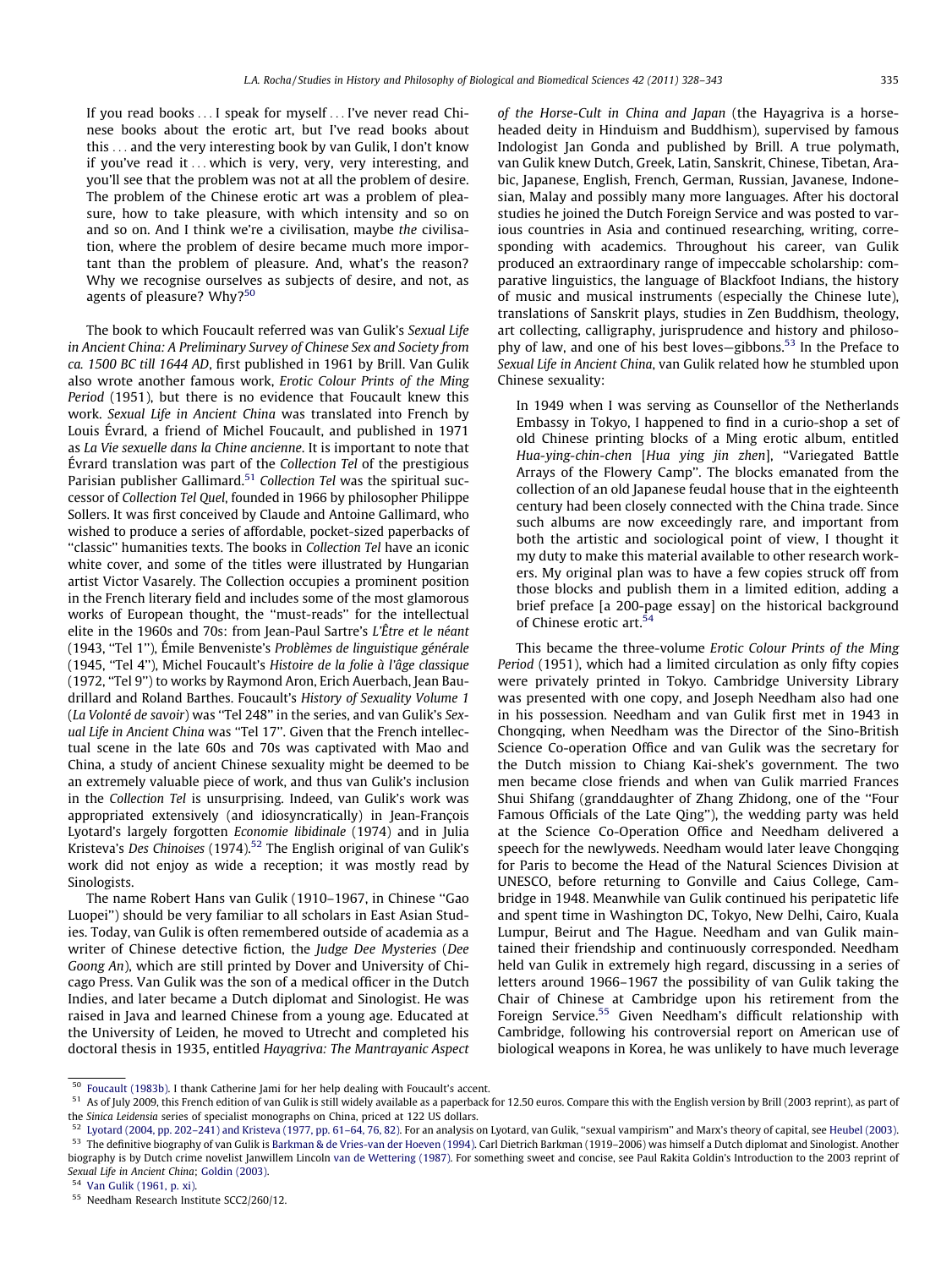over the employment issues at the Faculty of Oriental Studies, and Denis Twitchett (1925–2006) took over the Chair from 1968 to 1981 after Edwin George Pulleyblank (1922–) relocated to the University of British Columbia.<sup>56</sup> If it were not for his early death from cancer in 1967, van Gulik might well have been reunited with Needham in Cambridge in some capacity, engaging with the Science and Civilisation in China project. The two men influenced each other's view on Chinese sex, science and Daoist alchemy enormously.

## 7. Van Gulik, Bob Cohen and Routledge

The making of Sexual Life in Ancient China is a tale full of twists. Paul Goldin claims that ''Brill commissioned van Gulik to compose'' the book; this is not quite the full story. $57$  The starting point is in fact Bob Cohen (Robert Sonné Cohen, 1924–), currently Professor Emeritus of Philosophy of Science at Boston University, and founding editor of the important Boston Studies in the Philosophy of Science. In the 1950s Cohen was Associate Professor of Philosophy and Physics at Wesleyan, but left because of McCarthyism and travelled to Britain and spent time at the University of Cambridge. He was acquainted with John G. Carter, one of the directors at Routledge and Kegan Paul. At that time Routledge published the ''Sexual Life series'' of books, which included Bronisław Malinowski's Sexual Life of Savages in North West Melanesia (1929), translations of Hans Licht's [Paul Brandt] Sexual Life in Ancient Greece (1932), Otto Kiefer's Sexual Life in Ancient Rome (1934) and Johann Jakob Meyer's Sexual Life in Ancient India (1953). All of these were pioneering works of scholarship.

Cohen told Carter that Routledge ought to add a volume on sexual life in ancient China, and that Joseph Needham would be the ideal man to write it. Carter wrote to Needham on 13 September 1956, inviting him to write a foreword to Edgar Zilsel's The Social Origins of Modern Science, and to consider the possibility of beginning a project on sex in China.<sup>58</sup> Needham replied on 28 September, accepting his invitation to write the Zilsel foreword, but declined the opportunity to write on sex. Instead Needham recommended van Gulik, who at that point had already published Erotic Colour Prints in the Ming Period. Needham then wrote to John G. Carter:

I can assure you that I shall do my best to persuade [van Gulik] to undertake the task, because there is a debt which has not yet been paid to Chinese civilisation. By this I mean that Chinese sexology was of an extremely healthy, humane and non-sadistic character, comparing favourably with the sexual theory and practices of other Asian peoples, and indeed with all other peoples in the world.<sup>59</sup>

Needham then wrote to van Gulik, stationed in Beirut, on 28 September 1956:

Indeed I really do hope that you could see your way to preparing a book of a general character on the subject, summarising for the general educated public the most important features of your study of Chinese sex life published in Tokyo in 1951 [i.e. Erotic Colour Prints of the Ming Period]. I believe you would be doing a very great service to world culture if you think seriously of this, and at the same time pay a debt owing to the Chinese for their very healthy and humane ideas on these subjects throughout the Middle Ages and later times.<sup>60</sup>

On 5 October 1956, John G. Carter replied:

Dr Robert van Gulik is without a doubt most competent to undertake the volume on SEXUAL LIFE IN ANCIENT CHINA for our series. He is customer of our Bookshop, Kegan Paul of Great Russell Street [in Bloomsbury, London]. It is most kind of you to write to him personally on our behalf and I value your introduction which I will now follow up.<sup>61</sup>

On 6 November, Carter wrote to Needham again:

I have had a favourable letter from Dr Robert van Gulik in acknowledging my suggestion that he contributes to our series a SEXUAL LIFE IN ANCIENT CHINA [...] He also suggests he would eventually like to consider a book on ARABIC SEXOLOGY. It is all very promising and I hope that we will reach a satisfactory understanding and a contract for the two books. $62$ 

Van Gulik did reach an agreement and prepared a manuscript. However, eighteen months later, on 16 June 1958, Carter informed Needham that:

Dr van Gulik has honoured the agreement by delivering the manuscript on time but, to my great regret, the work is so frank that it would not bear publication in this country without attracting the attention of the public prosecutor. Our views have been confirmed by the counsel for the Authors' Society [Society of Authors, Playwright, Composers], Mr [Denys] Kilham Roberts, who also had the advantage of consulting the present sitting committee, who are advising the government on obscenity.<sup>63</sup>

Norman Franklin, another director at Routledge, also wrote to Needham and van Gulik to extend his apologies, stating that Routledge ''could not undertake [the] publication [of Sexual Life in Ancient China] without such heavy expurgation that the work would be meaningless''.64 Van Gulik then decided to publish Sexual Life through Brill of Leiden. All sexually explicit passages were rendered in Latin. But when Louis Évrard translated Sexual Life into French, he translated all of the Latin passages into French. Finally, Brill reprinted Sexual Life in Ancient China in 2003, edited by Paul Rakita Goldin, Professor of East Asian Languages and Civilisation at the University of Pennsylvania, with van Gulik's ''scandalous materials'' in Latin translated back into English for the very first time. Had van Gulik published his book with Routledge, its circulation in the English-speaking world would have been much wider.

# 8. Sexual vampirisms and the interventions of the Cambridge Don

In Erotic Colour Prints of the Ming Period (1951), van Gulik did not have a wholly positive view of ancient Chinese sexuality. In

<sup>56</sup> For accounts of the history of Chinese studies in Cambridge, see [McMullen \(1995\), Que \(2002\) and Sterckx \(2008\)](#page-14-0). I thank Roel Sterckx, who is now the Joseph Needham Professor of Chinese History, Science and Civilisation, for bringing this history to my attention.

[Goldin \(2003, p. xv\).](#page-14-0)

<sup>58</sup> [Needham \(2004, pp. xi–xiv\)](#page-14-0). Zilsel's book also contains a Preface by Bob Cohen.

<sup>59</sup> Needham Research Institute SCC2/213/9/10.

<sup>60</sup> Needham Research Institute SCC2/213/9/10.

<sup>61</sup> Needham Research Institute SCC2/213/9/10.

 $62$  Needham Research Institute SCC2/213/9/10.<br> $63$  Needham Besearch Institute SCC2/213/0/10.

Needham Research Institute SCC2/213/9/10. Roy Jenkins' Obscene Publications Act came in effect in 1959 (i.e. it became possible to challenge the legal definition of an obscene publication by using as defence the artistic or scholarly merit of the text in question), and the Lady Chatterley's Lover trial in 1960 (Regina v. Penguin Books Ltd) was the first test case for the Act.

<sup>&</sup>lt;sup>64</sup> Needham Research Institute SCC2/213/9/10.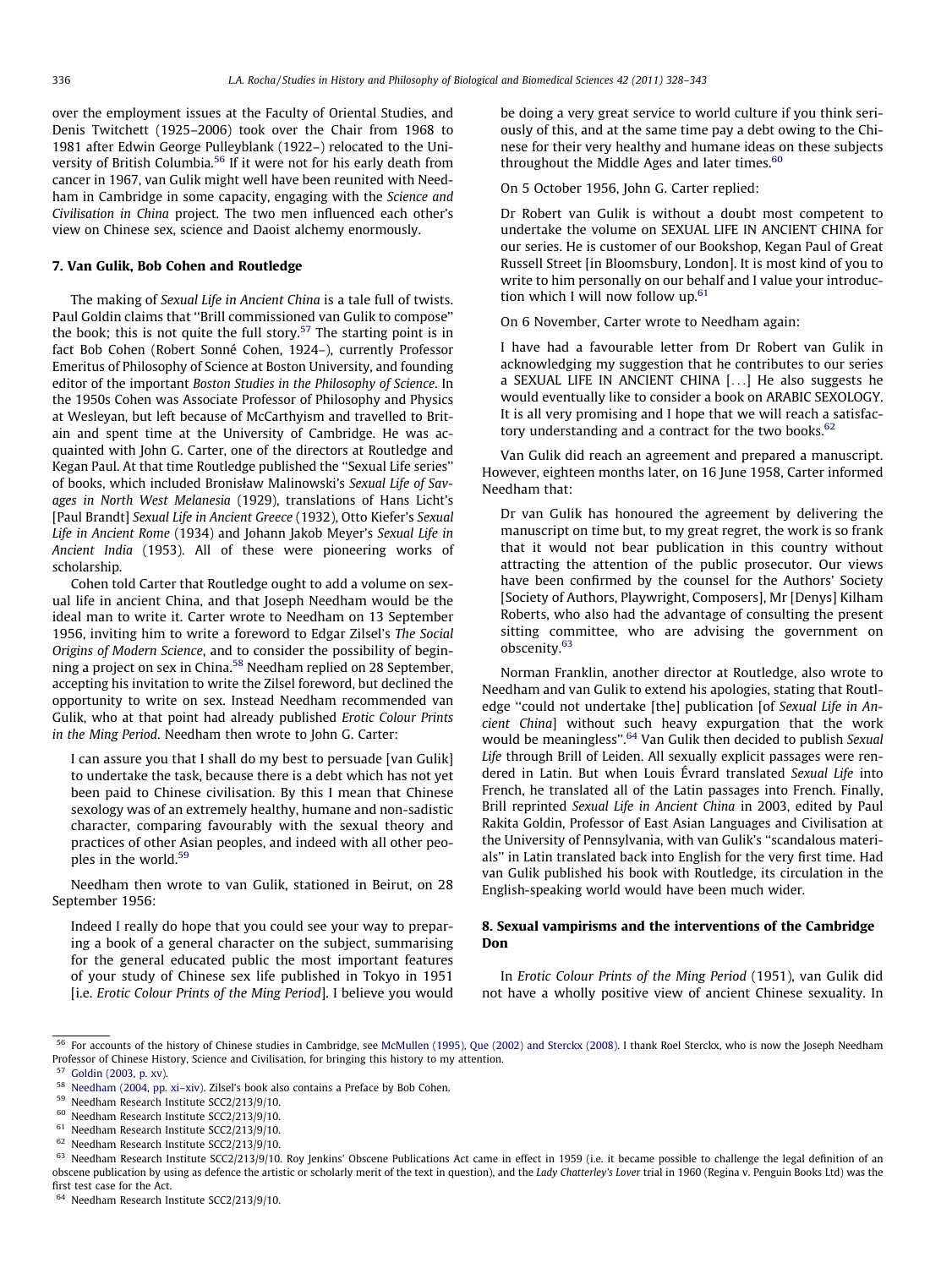particular, he highlighted the Daoist alchemical practice of coitus reservatus—''returning the semen to the brain'' (huan jing bu nao), prolonging erection, absorbing sexual fluids or ''yin energy'' through intercourse with many young girls—as a form of ''sexual vampirism''.65 Under this scheme, women and especially young virgins, became repositories or batteries of vital essence available at the disposal of the male practitioner of alchemy in his project of rejuvenation, preservation of youth, attainment of higher consciousness and immortality. The practitioner harnessed women as a resource like any other; pleasure, particularly for the female, was inconsequential. For van Gulik, this was an exploitative, objectifying, misogynistic and possibly ''perverted'' practice, ''black magic'' and superstition. He ''confessed that those practices had rather shocked me''.66

Needham, who was at the time working on Volume II of Science and Civilisation in China (History of Scientific Thought), consulted van Gulik's Erotic Colour Prints at the Cambridge University Library. He completely disagreed with van Gulik's assessment and castigated him in a series of letters sent between June and July 1955.<sup>67</sup> Needham told van Gulik, ''On the contrary, Daoism had on the whole influenced favourably the development of sexual relations, and enhanced the position of Chinese women in general".<sup>68</sup> Van Gulik succumbed to the gravity of Professor Needham's expert intervention, and corrected himself when he wrote Sexual Life in Ancient China, even going as far as saying that as a ''layman'', it was ''difficult to maintain always proper detached attitude of mind''.69 Needham later recalled, perhaps a little smugly, that he ''persuaded van Gulik that there was nothing perverse or pathological in the sexual techniques described and prescribed by the Daoist adepts [...] Chinese sex life through the centuries had been remarkably healthy, free from the aberrations of sadism and masochism, but immensely skilled in happy variation and mutual donation''.70 I agree with Paul Goldin's assessment that ''with hindsight, we can see today that van Gulik's earlier thoughts on the matter were more judicious, and it is a pity that he allowed himself to be hectored [by Needham]".<sup>71</sup> Daoist sexual teachings did not necessarily encourage mutual gratification or respect of women, nor could the sex manuals be constitutive evidence of sexual freedom—instead they had to be understood ''in the context of concealment and suppression'', of ''regulation and restriction''.72 Needham's idealisation of ancient China appears to be misplaced.

For Needham, the ''wisdom of Chinese culture in the affairs of the heart, in love and sex'' is the antidote ''needed by all people everywhere", "startling though it may be for Westerners".<sup>73</sup> Needham's ideology of sex is particularly clear in an address delivered at the Chapel of Gonville and Caius, his final one as Master of the College, on Whit Sunday 1976, a heavily polemical piece attacking the distinction between agape, philia and eros.<sup>74</sup> For Needham there ought not be any ''distinction between sacred and profane love'' (which according to him does not exist in China); because it led to the repression, prudishness, hypocrisy, hysterical Puritanism, and needless shame and guilt in the Christian culture of the West.<sup>75</sup>

Moreover, Needham wrote a foreword to Jolan Chang's (Zhang Zhonglan) The Tao of Love and Sex: The Ancient Chinese Way to Ecstasy (1977). In this book, a transcript of Needham's address at the Caius Chapel was included as a postscript.<sup>76</sup> Jolan Chang (1917–2002) was a Canadian-Swedish Chinese writer and a good friend of Needham. Chang claimed to be a practitioner of Daoist sexual regimes and would ''make love several times a day'', even though he was close to sixty when he wrote Tao of Love and Sex:

Often on a Sunday I make love two or three times in the morning and then go cycling for nearly the whole day, about twenty or thirty miles, and then make love again before going to sleep. The result is that I am not in the least exhausted, and my health could not be better or my mind more tranquil. And above all the helpless situation of lying beside an unsatisfied mate no longer exists. What is the reason for this change? The answer is that I now practise what the Daoist physician Sun S'sû-Mo [Sun Simiao] prescribed 1300 years ago: ''Love one hundred times without emission".<sup>77</sup>

Needham said Jolan Chang was:

[A] luminary [appearing from the] skies, our friend Chang Chung-lan from Stockholm, whose book on Chinese—and Universal—sexology I here commend to the candid reader. With considerable learning and skill has found words to explain to men and women of the modern world something of how the wisdom of Chinese culture manifested itself in the affairs of the heart, in love and sex.<sup>78</sup>

Chang's book was a hodgepodge of ''sex tips'', including: the regulation of ejaculation; the importance of foreplay and female satisfaction; the claim that male orgasm and ejaculation are not the same thing; the control of the rhythm and depth of male penetration; ''four basic positions and twenty-six variations''; erotic kissing and oral sex; how to overcome impotence through Daoism; breathing exercises based on T'ai Chi. Many of these Chang said had become "important points in the Women's Liberation Movement and in the scientific studies of Kinsey, Masters and Johnson, and the rest".<sup>79</sup> In other words. Daoist practices of sex have been vindicated by Western science. One could place Chang's book within the genre of self-help manuals from the 1960s and 70s in Europe and America; its language and ideology of sex are comparable to publications such as Alex Comfort's Joy of Sex (1972). Indeed the similarities between Chang and Comfort may lead one to think that Chang's book is ''The Joy of Sex with Chinese characteristics''. Chang's attempt to show the apparent compatibility between ancient Chinese ''wisdom'' and Western science—and thereby implying that China had always already had the answers to Western cultural crises—was also similar to Fritjof Capra's Tao of Physics (1975) and the writings of Mantak Chia.80 It would not be unfair to call Chang's book ''Orientalist", and Needham's unreserved praise of Tao of Love and Sex was highly problematic.

- $^{74}$  [Needham \(1977b\)](#page-14-0).
- $^{75}$  [Needham \(1977b, p. 121\)](#page-14-0).<br> $^{76}$  Needham Research Institu
- <sup>76</sup> Needham Research Institute SCC2/220/1/7.<br><sup>77</sup> Chang (1977, p. 120)

- [Needham \(1977a, pp. 9–10\)](#page-14-0).
- <sup>79</sup> Chang (1977, p. 17).
- <sup>80</sup> For an analysis of twentieth-century appropriations of Daoist practices on sex, see [Clarke \(2000, pp. 117–139\)](#page-13-0).

<sup>65</sup> [Van Gulik \(1951, p. 11\).](#page-15-0) On ''sexual vampirism'' see [Goldin \(2006\).](#page-14-0)

 $^{66}$  [Van Gulik \(1961, p. xiii\).](#page-15-0)

<sup>67</sup> Correspondence between Needham and van Gulik, 7 June to 4 July 1955, Needham Research Institute SCC2/213/9/5.

<sup>68</sup> [Van Gulik \(1961, p. xiii\) and Needham \(1956, p. 146\)](#page-15-0).

<sup>69</sup> [Van Gulik \(1961, p. xiii\).](#page-15-0)

Needham (1977a, pp. 9-10).

 $^{71}$  [Goldin \(2003, p. xxii\).](#page-14-0)<br> $^{72}$  Schipper (1003, p. 14)

 $72$  [Schipper \(1993, p. 147\).](#page-14-0)<br> $73$  Needbam (1977a, pp. 9.

<sup>&</sup>lt;sup>73</sup> [Needham \(1977a, pp. 9–10\)](#page-14-0).<br><sup>74</sup> Needham (1977b).

 $77$  Chang (1977, p. 120).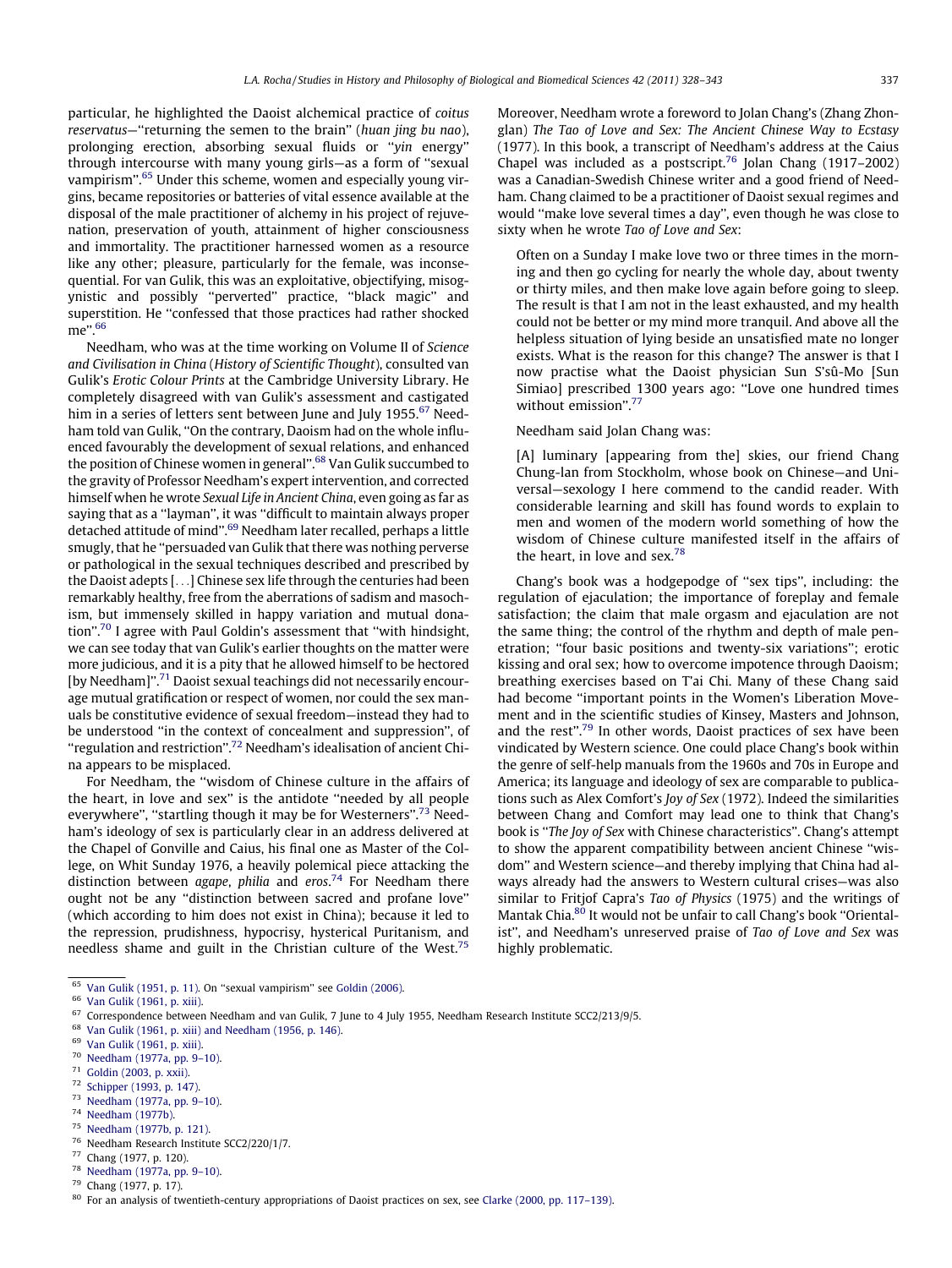Charlotte Furth, in her trenchant attack on Sexual Life in Ancient China, repeatedly labelled van Gulik an "Orientalist".<sup>81</sup> Furth argued that the ''classical bedchamber manuals teaching Daoist secrets of longevity portray an aristocratic and lavishly polygamous society where very young women were exploited as sexual handmaidens the stereotype of a royal harem". ${}^{82}$  So-called ars erotica in China was not at all bothered about pleasure, instead they were concerned with: (a) cultic visions of longevity or immortality through preservation of health, bodily disciplines, regimens including breathing exercises, diet and ingestion of medicines; (b) the regulation of reproduction and gender relations. In the latter, Chinese sexual culture is not at all diametrically opposite to the aims of so-called scientia sexualis. But it has to be noted that Furth's line of argument is actually in agreement with the early van Gulik: he was not a naïve Orientalist when it came to sex in China, but to a certain extent, Needham made him so. Given that Michel Foucault bases his opinion on China and his formulation of scientia sexualis/ars erotica on a source as contentious as van Gulik's Sexual Life in Ancient China, of course as historians we have to approach Foucault's distinction with extreme caution.

# 9. Foucault's Chinese dreams

The "China" that Foucault speaks of, one in which ars erotica is supposedly practised with the aim to heighten pleasure and delight, is a utopia. Foucault is trying to, in his own words, ''think otherly'' (penser autrement), to imagine the possibility of ''living otherly'' (vivre autrement) without the surveillance and regulation of sex associated with scientia sexualis in the ''West''.83 To borrow Fredric Jameson's words: ''Sexuality, itself a meaningless biological fact, is in such [utopian] societies far less invested with all the symbolic meanings with which we modern and sophisticated people endow it. What would it mean, then, from within our own sexualised existentiality, to imagine a human sexuality that was so unrepressed, yet so utterly divested of the multiple satisfactions of meanings as such?"<sup>84</sup> This is one of the central paradoxes that the later Foucault grappled with. Foucault dreams of the day when:

...in a different economy of bodies and pleasures, people will no longer quite understand how the ruses of sexuality, and the power that sustains its organisation, were able to subject us to the austere monarchy of sex, so that we became dedicated to the endless task of forcing its secret, of exacting the truest of confessions from a shadow.85

And as opposed to the ''incitement to speak'', the proliferation of discourse on sex, the compulsive and compulsory confession that Foucault diagnoses in the ''West'', Foucault prefers ''Eastern silence'' over ''Western science'':

Silence may be a much more interesting way of having a relationship with people [...] I think silence is one of those things that has unfortunately been dropped from our culture. We don't have a culture of silence [...] The Japanese do, I think. Silence was then a specific form of experiencing a relationship with others. This is something that I believe is really worthwhile cultivating. I'm in favour of developing silence as a cultural ethos.<sup>86</sup>

The History of Sexuality Volume 1: The Will to Knowledge was written partly to critique the idea of a ''Sexual Revolution'', particularly the politics of Herbert Marcuse and Wilhelm Reich, who argued that capitalism relied on sexual repression to ensure the productivity of the labour force, and thus lifting the repression on libido would undermine capitalism.87 Yet, despite his fierce polemic against the ''Repressive Hypothesis'', in the process of conceiving the possibility of a whole different configuration of desire and pleasure, Foucault dreams of the East, and via van Gulik dreams of China, of ars erotica from a less repressive, faraway land, and thus ends up implicating himself in the repression-liberation mode of thinking that he painstakingly deconstructs.

This kind of dreaming about the East and China was by no means exclusive to Foucault. In fact, it was a common symptom amongst the Parisiens in the 1960s and 70s: Barthes, Lacan, Kristeva, Derrida, Lévi-Strauss, Bataille, Lyotard, Sollers, Irigaray and many others.88 All of these thinkers had invoked China in their work, as a ''utopian strategy'' to escape the world in which they inhabited, as a kind of cognitive estrangement, shock treatment for ethnocentrism and Eurocentrism. ''China'' is used to defamiliarise, to remind us of the specific history that lies behind dichotomies and classifications which furnish the way ''we in the West'' understand the world around us. ''China'' is deployed to unsettle our smug, lazy patterns of thought, our delusions of grandeur and universality. ''China'' is meant to be dumbfounding, astonishing, astounding, a space outside of the fortress of ''Western'' thought, outside the prisonhouse of ''logos''. As Haun Saussy lyrically puts it:

As images of a possible world, these constructions of China lend support to a deconstructive project. To put it quite simply, China is deconstruction; or perhaps, China is what deconstruction will turn the world into or reveal the world as always already having been. Staging the surprise-effect of news from faraway, the writers calculate (more or less transparently) a demystifying outcome. The distinctiveness of [China] evokes a vision of logical relations, subjectivity, ontology, temporality, and eschatology that counters the models associated [with the West]. A certain way of doing things is not the only way; history could have a different set of givens and a different plot structure; the end of civilisation as we know it would just be the end of civilisation as we know it. [None of Foucault, Sollers, Derrida etc. have] to be a China specialist to say this or listen to the complaints of those of us who are.<sup>89</sup>

Foucault is always at pains to point out the specificity, situatedness, localness, the ''Western'' flavour of the discourses he analyses: "the historical consciousness in the West" in Archaeology of Knowledge, ''history of techniques of power in the West'' in Discipline and Punish, ''the deepest strata of Western culture'' in The Order of Things. The dilemma is that Foucault's attempt to ''deliberate the finite, Occidental boundaries of the collection of practices and systems he is studying inevitable leads into a subtle essentialisation of the West (and implicitly the East)".<sup>90</sup> The West is mocked

<sup>90</sup> [Almond \(2007, p. 24\).](#page-13-0)

<sup>81</sup> [Furth \(1994, pp. 126–128\)](#page-14-0).

<sup>82</sup> [Furth \(1994, pp. 145–146\)](#page-14-0); see also [Furth \(2005\).](#page-14-0)

<sup>83</sup> [Foucault \(1985, p. 8\)](#page-13-0). Robert Hurley translates "penser autrement" as "think differently" but "think otherly" or "think otherwise" is a better fit to Foucault's meaning.

 $\frac{84}{85}$  [Jameson \(2004, p. 53\).](#page-14-0)

 $85$  [Foucault \(1978, p. 159\).](#page-13-0)<br> $86$  Foucault (1900, pp. 3, 4)

 $86$  [Foucault \(1990, pp. 3–4\).](#page-13-0)

See [Foucault \(1978, p. 131\).](#page-13-0)

<sup>88</sup> Lacan was the only one to have studied Chinese; he did so at the School of Oriental Languages in Paris during the Occupation. He was also a friend of Sinologist François Cheng (Cheng Baoyi, 1929–), whom he consulted on Chinese classics such as Laozi. [Roudinesco \(1997, pp. 158–159, 351\).](#page-14-0) Barthes, Kristeva, Marcelin Pleynert, Sollers and François Wohl travelled to China in 1974; Lacan was originally scheduled to travel with this group but withdrew at the last moment. See [Hayot \(2004, p. 110\).](#page-14-0) It is worth noting that the ''China'' that Lacan wants is the ''Confucian'' China, whereas the Tel Quelians embrace the ''China'' of Mao.

<sup>89</sup> [Saussy \(2001, pp. 149–150\);](#page-14-0) see more generally pp. 146–182.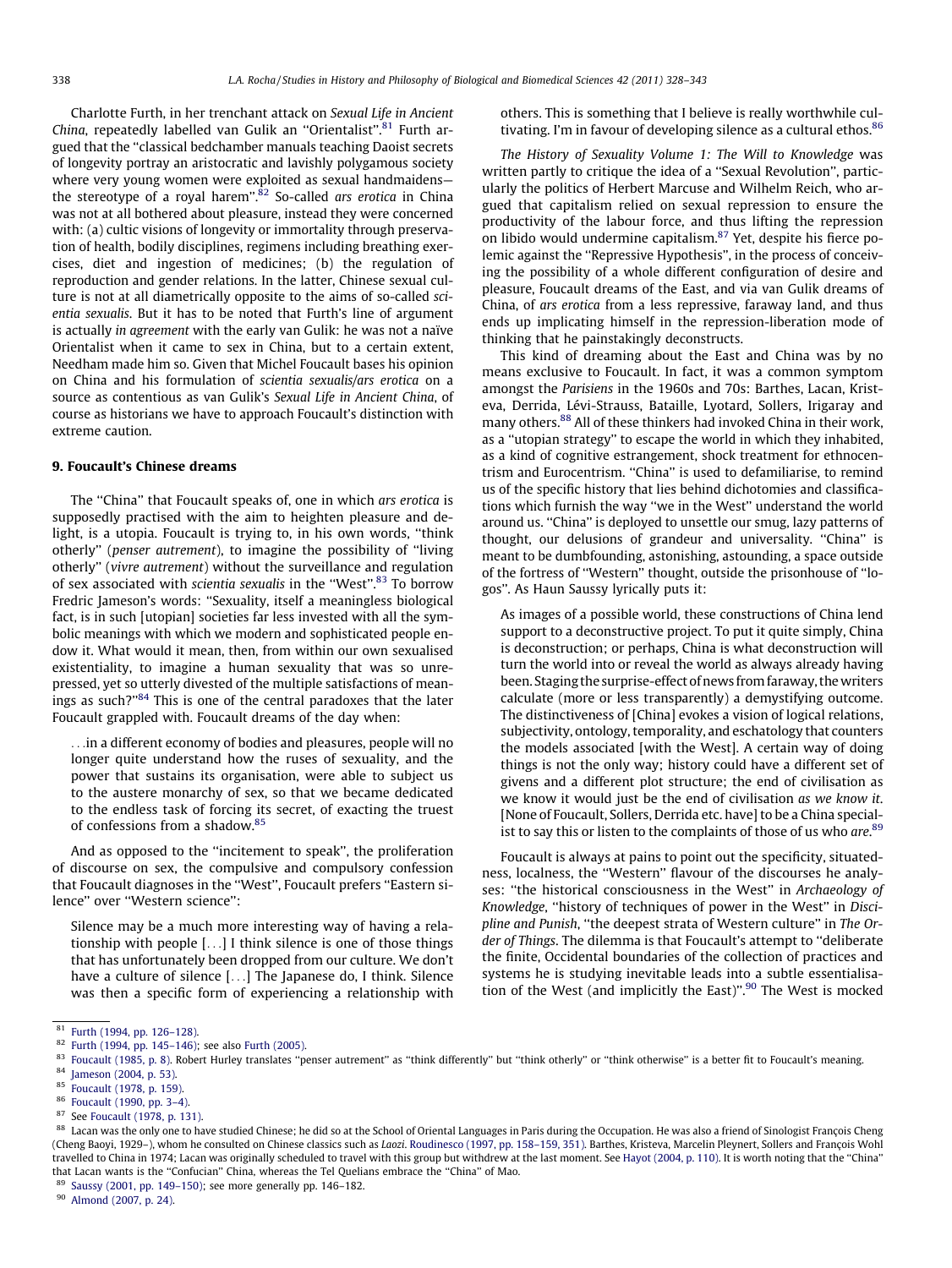for its preoccupation with individualism, for its inauthenticity, superficiality, repression and denial, whilst the East becomes equated to honesty, authenticity, collectivism, immutability, resilience the therapy that Foucault prescribes to dispel Eurocentrism is ironically entirely Eurocentric. At times Foucault is aware that his resort to Asia, his talk of ''Chinese encyclopaedias'', ars erotica and other curiosities of the East is a calculated, tactical move:

Is not China, in our dreams, the privileged home of space? For our imaginary system, Chinese culture is the most meticulous culture, the most hierarchical, the most impervious to occurrences in time, the one most attached to the pure unfolding of distance. We imagine China as a civilisation of dikes and dams under the eternal face of Heaven, spread and mobilised across the whole extent of a wall-encircled continent. Even Chinese writing does not reproduce in horizontal lines the fleeting passage of the voice, but arranges in columns the motionless and still recognisable images of things themselves.<sup>91</sup>

In the universality of the Western ratio, there is this division which is the Orient; the Orient, thought of as the origin, dreamt of as the vertiginous point from which nostalgia and promises of return are born, the Orient offered to the colonising reason of the Occident, but indefinitely inaccessible, for it always remains the limit: the night of the beginning, in which the Occident was formed, but in which it traced a dividing line, the Orient is for the Occident everything that it is not, whilst remaining the place in which its primitive truth must be sought. What is required is a history of this great divide, all along this Occidental becoming, following it in its continuity and its exchanges, whilst also allowing it to appear in its tragic hieratism.<sup>92</sup>

''The Orient is for the Occident everything that is not'', Foucault advises us. However, in History of Sexuality Volume 1, Foucault appears to have forgotten his own prescription and lost his critical distance from "the Western ratio" that his projects are supposed to examine. He is actively inscribing and reinforcing the East–West divide himself—erasing affinities, continuities, identities, similarities, contact and exchange between ''East'' and ''West''. Scientia sexualis/ars erotica turns from a defamiliarisation strategy into an indefensible historical claim. Ian Almond suggests that Foucault's use of the East is carried over from Nietzsche, whilst other scholars argue that it comes from Heidegger, who interacted with Sinologists and Japanologists in Germany. $93$  In Foucault's later career, his preoccupation with Eastern thought—with Zen, magic and mysticism, hermeticism, Gnosticism, Pythagoreans, Kabbalah, ascetic speculation—was to do with the attempt to construct a ''counter-discourse'' to modernity that ''appropriates Oriental lore in opposition to Western strategies of control".<sup>94</sup> Or to use Karlis Racevskis's elegant phrase, the Orient was Foucault's "epistemological alibi".<sup>95</sup> This is Foucault's motivation for searching the Orient for solutions, to travel to faraway lands, or at least the Asian section of his library, for elixirs, panaceas, antidotes, anecdotes...

# 10. Sinographies and the empire of theory

The point of this paper is resolutely not to chastise Michel Foucault, Joseph Needham, Robert van Gulik and others for their ''Orientalism'', for being ''naïve'' or ''misinformed''—that would be too facile. In fact I am wary of the way that ''Orientalism'' has been often bandied around and ends up foreclosing analysis. My aim is not to wag my finger, or simply correct wrongs and misrepresentations. My obvious point is that we absolutely need to subject the theorists whom we regularly invoke in our work to historical and sociological analysis. We need to unpack the rich history often embedded in a single concept. As I have already explained, the notion that theory is a set of prefabricated, ''off-the-shelf'' tools which we can pick up ''tighten'' our historical narrative—an image of theory that Foucault himself perpetuates in his talk of screwdrivers and spanners and petites bôites à outils—is extremely dangerous. Some scholars in East Asia Studies have become incredibly allergic to ''theory'', because they have seen far too many uncritical uses of ''theory'' and ''-isms'' in the literature, or cases in which the adoption of ideas from literary criticism or critical theory is not carefully explained.<sup>96</sup> We should pay close attention to the natural history of the Parisian intellectuals, and analyse their pride and prejudice, their preoccupations and obsessions, their sources of information and authority, their operations in the industry of theory. What kind of books did different groups of people read to find out about China? Foucault and his colleagues read van Gulik for sure, some of Max Müller's Sacred Books of the East definitely, Fenollosa's Chinese Written Character as a Medium for Poetry, Maria Antonietta Macciocchi's bestselling De la Chine (1970), Marcel Granet's work on matrimony in China (Catégories matrimoniales et relations de proximité dans la Chine ancienne), and so forth. How did these avant-garde intellectuals use ''China'' for the purpose of aesthetic and political inspiration, edification, renewal and rejuvenation, defamiliarisation, dichotomisation, legitimation, as a rhetorical device, a literary trope? How does ''China'' become grist for the Parisian theoretical mill; how does ''China'' animate their ideas? What sort of ''Chinas'' are being written into being? Moving across the Channel, what images of China inform British scholars such as Joseph Needham?

What we have here is a dovetailing of two projects. The first is ''Sinographies'', associated with comparative literature scholars Haun Saussy, Eric Hayot, Timothy Billings, Christopher Bush and Steven G. Yao. As Hayot explains:

I take Sinography, literally the ''writing'' of ''China [...] the study not simply of how China is written about, but of the ways in which that writing constitutes itself simultaneously as a form of writing and as a form of Chineseness [...] any particular writing of China both establishes a particular Chinese difference (from the West, from itself) and simultaneously posits China as the origin and source of the difference that makes its difference visible, as it were, in the object of study I hope to name with term Sinography. Taken in this way, Sinography relates to Sinology as historiography does to history. To read Sinographically would be to abandon the attempt to force every reference to ''China'' into truth or falsehood, without at the same time abandoning the question of reference altogether—rather, the question of reference would have to be folded into the broader discussion of writing "China", a discussion [...] of the action of writing China as it actualises itself within the world-text independently of the notion of authenticity.<sup>97</sup>

<sup>94</sup> [Schaub \(1989, p. 308\)](#page-14-0).

<sup>&</sup>lt;sup>91</sup> Foucault translated by and quoted in [Saussy \(2001, p. 147\)](#page-14-0).

<sup>92</sup> [Foucault \(1961, p. iv\).](#page-13-0) This passages comes from the Preface of the first edition of Madness and Civilisation which is subsequently suppressed in all future editions. I am using Jean Khalfa's 2006 Routledge translation, p. xxx.

 $93$  Afary & Anderson (2005, pp. 17-21). For Heidegger's relationship with East Asian thought, see May (1989), Ma (2007, pp. 10-26) and Zhang (2006, pp. 45-86).

<sup>95</sup> [Racevskis \(1983, p. 18\).](#page-14-0)

<sup>96</sup> In the context of Chinese history, one thinks of, for instance, Joseph Esherick's famous attack on the "postmodern" (or "poststructural" or "postcolonial") study by James Hevia of the Macartney Embassy, Cherishing Men from Afar. [Hevia \(1995\).](#page-14-0) For this debate, see [Esherick \(1998a, 1998b\), Hevia \(1998\), Elman & Huters \(1998\) and Zhang \(1998b\).](#page-13-0) On the question of ''postmodernism'' and Chinese history, see [Dirlik \(2001\).](#page-13-0) On literary theory and Chinese literature, see [Hockx & Smits \(2003\)](#page-14-0).

[Hayot \(2004, p. 185\).](#page-14-0) See also [Hayot \(2009\), Hayot et. al. \(2007\), Saussy \(2001\).](#page-14-0)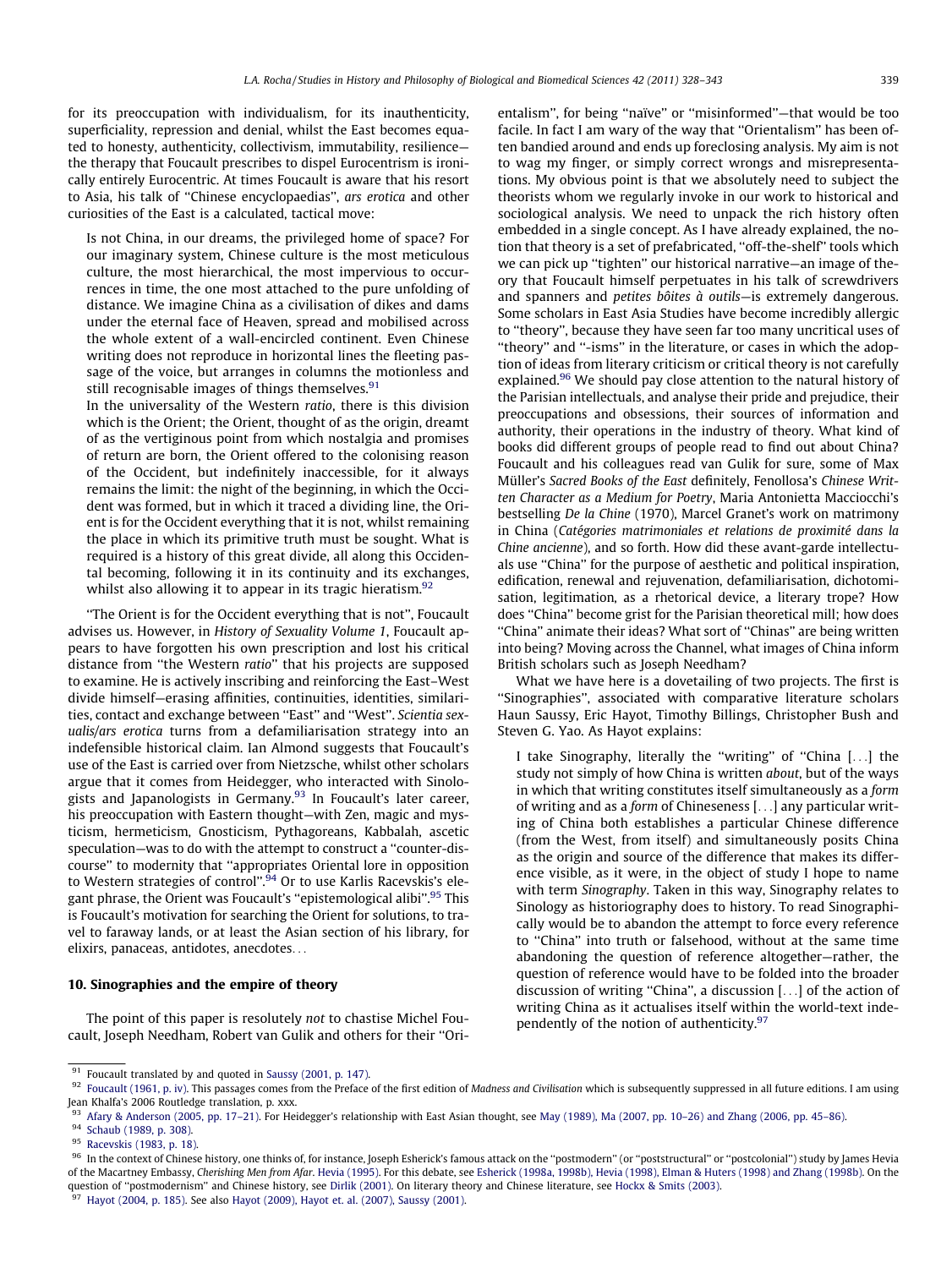The second project is the study of intellectuals and the academic industry in the vein of Bourdieu's [Homo academicus](#page-13-0) [\(1990\),](#page-13-0) Marjorie Garber's Academic Instincts (2001) or Stefan Collini's Absent Minds (2006). One might ask: In what way did knowledge of other cultures, including China, count as cultural capital and how was such knowledge consumed and displayed in the literary field? How were different social positions in a habitus related to philosophical outlooks? How did historical actors maintain their relationships and alliances with various institutions, translators, booksellers and publishers? How did ideas concerning China circulate—transnationally, globally via long-range networks?

By way of concluding this paper, I will elaborate on the final question, particularly pertinent to contemporary debates on the ''empire of theory''—the industry of cultural and literary theories produced in Europe and America, and their impact on academic production around the world. The global expansion of the ''theory machine'' has changed what non-Western scholars in other parts of the world have to read, and what they have to cite—for instance Michel Foucault, Jacques [Derrida,](#page-13-0) psychoanalytic theorists, postcolonial thinkers, etc.—in order for these non-Western scholars on the ''periphery'' to be accepted by institutions at the ''centre''—be they university departments or English-language journals. ''Third-World'' scholars now have to write, according to the rules of the genre of ''Western'' academic writing, in order to be recognised as bona fide knowledge-producing subjects. This is a development of what Edward Said has long ago called the question of ''travelling theory'':

Like people and schools of criticism, ideas and theories travel from person to person, from situation to situation, from one period to another. Cultural and intellectual life are usually nourished and often sustained by this circulation of ideas, and whether it takes the form of acknowledged or unconscious influence, creative borrowing, or wholesale appropriation, the movement of ideas and theories from one place to another is both a fact of life and a usefully enabling condition of intellectual activity. Having said that, however, one should go on to specify the kinds of movement that are possible, in order to ask whether by virtue of having moved from one place and time to another an idea or theory gains or loses in strength, and whether a theory in one historical period and national culture becomes altogether different for another period or situation [...] Such processes movement into a new environment is never unimpeded. It necessarily involves processes of representation and institutionalisation different from those at the point of origin. This complicates any account of the transplantation, transference, circulation, commerce of theories and ideas.<sup>98</sup>

Said uses ''travelling theory'' to discuss the appropriation of Georg Lukács' ideas by Lucien Goldmann, and then the appropriation of Goldmann's version of Lukács by Michel Foucault and Raymond Williams. Limiting his analysis to European contexts, Said sees this as a benign phenomenon—it is for him, as quoted in the passage above, "a fact of life" and an "enabling condition of intellectual activity''. However, in a recent, highly polemical volume, Latin American Studies scholars Daphne Patai and Wilfrido Corral have taken the opposite view.<sup>99</sup> They strongly argued that the spread of theory around the world as something malevolent and

crippling, and an imperialist force to be resisted, because French theory denies the ''authentic'' voices of ''Third World'' scholars, homogenises the production of scholarship, and leads to the dearth of empirical work and even gross misrepresentation of non-Western Others. Neither side seems to be entirely correct, but it is true that ''Third World'' scholars appear to be stuck in a terrible dilemma: they have to shoulder the burden of engaging with Western theory, or risk marginalisation or accusation of ignorance. They have to show their appreciation of the depth and sophistication of Western theory, or they end up being labelled of butchering ideas which do not belong to them. The other side of the coin is that Third World scholars have to learn Western theory in such a way that they do not just end up being seen as an imitator, simply parroting what Western scholars have said.

The next important step in the current analysis of Michel Foucault's scientia sexualis/ars erotica distinction is how it has travelled back to China, or, a more general investigation of the reception of Foucauldean ideas amongst Chinese scholars, who are conspicuously absent in this paper. History of Sexuality Volume 1 was first translated into Chinese in 1988 by Wang Yongmin and Yu Baofa, both Professors of the College of Foreign Languages and Literature at Fudan University in Shanghai. Wang and Yu used Robert Hurley's English translation and neither knew French. Another translation is produced in 1999 by Ji Xusheng, also based on the English translation. The most recent translation of all three volumes of History of Sexuality appeared between 2000 and 2005 (published as Xing Jinyan Shi, literally ''The History of Sexual Experiences''), by Yu Biping, Professor of Philosophy at Fudan, who went back to the French original. An important and amongst the first systematic analysis of History of Sexuality, with an eye towards the question of sexual liberation in post-communist China, was sexologist Li Yinhe's Foucault and Sexuality: Decoding Foucault's History of Sexuality.<sup>100</sup> From some of my observations on the historiography of Chinese sexuality in China, there is evidence that the scientia sexualis/ars erotica distinction has made a roundtrip back to China. The oeuvre of Liu Dalin (1932–) is particularly striking. Liu was the recipient of the Magnus Hirschfeld Medal of the Deutsche Gesellschaft für Sozialwissenschaftliche Sexualforschung in 1994 and was formerly Professor of Sociology at Shanghai University. In 1992 he produced the so-called ''China Kinsey Report'' of sexual behaviour in China, and upon retirement, set up the ''China Sex Museum'' (Zhonghua xing wenhua bowuguan) in Shanghai in 1999—moving to Tongli in Jiangsu Province in 2001, because the Shanghai authorities did not allow Liu to put up a sign that read ''Sex Museum'', concerned apparently with the question of decency and the public display of the word "sex"  $(xing).<sup>101</sup>$  Liu Dalin's prolific output on the history of sexuality, particularly that of ancient China, has been labelled as "self-orientalising".<sup>102</sup> It appears that Liu has read Foucault and adopted the scientia sexualis/ ars erotica distinction. His 2001 book is actually entitled The History of Sexuality (Xing de lishi), which is a history of Chinese sexuality qua, simultaneously, the history of repression—with foot-binding, chest-binding and the castration of eunuchs as emblematic of Chinese perversion and brutality—and the history of pleasure-oriented, life-affirming ars erotica. Liu Dalin also accepts Robert van Gulik's romanticisation of ancient Chinese sexuality in Sexual Life in Ancient China, and in this regard he contrasts with famous Sinologist Li

<sup>&</sup>lt;sup>98</sup> [Said \(1983, p. 226\).](#page-14-0)

<sup>99</sup> [Patai & Corral \(Eds.\) \(2005\).](#page-14-0) For critiques of Patai and Corral, see [Holbo \(2007\).](#page-14-0)

<sup>100</sup> [Li \(2001\)](#page-14-0).

<sup>101</sup> China Sex Museum's website: <http://www.chinasexmuseum.com/jsp/index/> and the so-called "China Kinsey Report" is [Liu \(1992\).](#page-14-0) See Judith Farquhar's description of Liu Dalin in [Farquhar \(2002, pp. 239–241\).](#page-13-0) For a study of the global circulations of theory, using translation and the Turkish intellectual field as a case study, see [Susam-Sarajeva](#page-14-0) [\(2006\)](#page-14-0). For the Chinese case, see [Wang & Sun \(Eds.\) \(2008\)](#page-15-0). For America, see [Cusset \(2008\), Lotringer & Cohen \(Eds.\) \(2001\) and Van der Poel & Bartho \(1999\).](#page-13-0)

<sup>&</sup>lt;sup>102</sup> The "self-orientalising" comment comes from [Micollier \(2005, p. 9\).](#page-14-0) Some of Liu Dalin's output include: [Liu \(1993, 1998\)](#page-14-0) entitled Sexual Life in Past Dynasties in China (Zhongguo lidai fangnei kao), a clear reference to van Gulik's Sexual Life in Ancient China, the Chinese title of which is Zhongguo gudai fangnei kao; [Liu \(2001\)](#page-14-0) History of Sexuality (Xing de lishi); [Liu \(2004a, 2004b, 2005a, 2005b, 2005c\).](#page-14-0)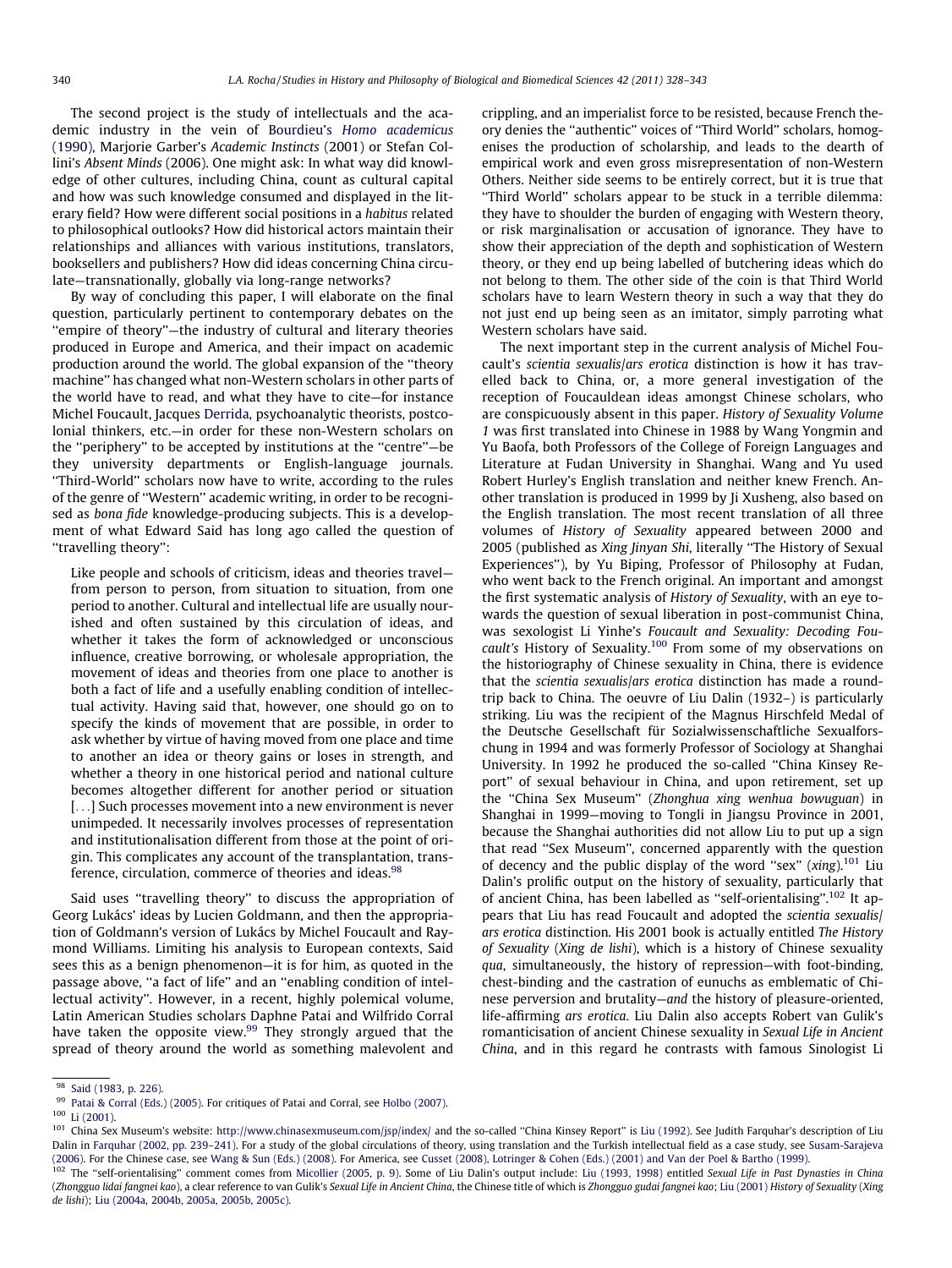<span id="page-13-0"></span>Ling—Chinese translator of Sexual Life in Ancient China—and historian of science Jiang Xiaoyuan. $103$ 

Are there any good reasons for Chinese scholars like Liu Dalin to portray ancient Chinese sexual culture as ars erotica, superior to the scientia sexualis of the West? It may be related to sexual politics in the present—to contrast Communist sexual repression, particularly during the Cultural Revolution, against the perceived freedom and pleasure that the Chinese in the past enjoyed (barring several ''unfortunate'' historical developments like foot-binding or the subjugation of women).<sup>104</sup> The claim is that the ancient Chinese had a tradition of erotic play, that this is one of the important aspects of ''Chineseness''—a ''real'' Chinese cultural heritage to be celebrated, revived, displayed and discussed.<sup>105</sup> It is ironic then, to see the scientia sexualis/ars erotica distinction becomes part of the ''Repression Hypothesis'' that Foucault takes apart in History of Sexuality Volume 1—in this case the distinction is subsumed in the repression-liberation rhetoric of the Chinese, and in the construction of a ''Chinese sexual tradition'' that then contributes to the search of Chinese cultural identity, to the things that separate "us Chinese" from "them".

Foucault's ''China'', van Gulik's ''China'' and Needham's ''China'' come to impact the writing of ''Chinas'' here and in China, as if we are all finding ourselves in a cross-cultural hall of funhouse mirrors. Thus the ambition of the Sinography project is to understand these intellectual dynamics—how assumptions concerning the ''essential features'' of ''Chinese civilisation'' precede the act of producing knowledge about China. In figuring out whether China is similar or different from the West, we have often already decided that China is similar or different from the West. Reading in a Sinographical vein will not only reveal what visions of China we are all carrying with us, it will also confront the politics of re-presentation and identity, and encourage the kind of healthy self-reflexive thinking on the global business of academic writing and theory production which we urgently need.

#### Note on Romanisation and East Asian Characters

The pinyin system of Romanisation has been used throughout this paper, with the exception of (a) a few spellings best known outside of China in another form, (b) names of Taiwanese persons which are often written in the Wade-Giles system.

#### Acknowledgements

I am grateful to John Forrester and Susan Daruvala for their support, and to Haun Saussy and Eric Hayot for their inspiration. I wish to thank Christopher Cullen, Catherine Jami and John Moffett at the Needham Research Institute for their kind help, and the participants of the Departmental Seminar at the Department of History and Philosophy of Science at University of Cambridge, and the audience at the Themed Lecture Series (Medicine Across Asia) organised by Vivienne Lo at the Wellcome Trust Centre for the History of Medicine at UCL for their probing questions. Finally, I thank the two anonymous reviewers for their insightful comments. This research was supported by the Wellcome Trust and the D. Kim Foundation for the history of Science and Technology in East Asia.

### References

- Afary, J., & Anderson, K. B. (2005). Foucault and the Iranian revolution: Gender and the seductions of Islam. Chicago: University of Chicago Press.
- Almond, I. (2007). The new Orientalists: Postmodern representations of Islam from Foucault to Baudrillard. London: I.B. Tauris.
- Barkman, C. D., & de Vries-Van der Hoeven, H. (1994). Een man van drie levens: Biografie van Diplomaat/Schrijver/Geleerde. Amsterdam: Forum (French translation by Raoul Mengarduque, published in 1997 as Les trios vies de Robert van Gulik: Une biographie. Paris: Christian Bourgois).
- Boer, R. (1999). Knockin' on heaven's door: The Bible and popular culture. London: Routledge.
- Bourdieu, P. (1990). Homo academicus [Peter Collier (Trans.)]. Stanford: Stanford University Press.
- Brooks, P. (2000). Troubling confessions: Speaking guilt in law and literature. Chicago: University of Chicago Press.
- Clarke, J. J. (2000). The Tao of the West: Western transformation of Taoist thought. London: Routledge.
- Cryle, P. M. (1994). Geometry in the boudoir: Configurations of French erotic narrative. Ithaca: Cornell University Press.
- Cryle, P. M. (2001). The telling of the act: Sexuality as narrative in eighteenth and nineteenth century France. Delaware: University of Delaware Press.
- Cusset, F. (2008). French theory: How Foucault, Derrida, Deleuze, & Co. transformed the intellectual life of the United States. Minneapolis: University of Minnesota Press. Davidson, A. I. (2001a). The emergence of sexuality: Historical epistemology and the
- formation of concepts. Cambridge, MA: Harvard University Press. Davidson, A. I. (2001b). Foucault, psychoanalysis, and pleasure. In T. Dean & C. Lane
- (Eds.), Homosexuality and psychoanalysis (pp. 43–50). Chicago: University of Chicago Press.
- Derrida, J. (1988). Limited Inc.. Evanston, IL: Northwestern University Press.
- Dirlik, A. (2001). Postmodernism and Chinese history. Boundary, 2(28), 19–60.
- Dixon, J. (1999). Ancient wisdom, modern motherhood: Theosophy and the colonial syncretic. In A. Burton (Ed.), Gender, sexuality and colonial modernities (pp. 193–206). London: Routledge.
- Dixon, J. (2001). Divine feminine: Theosophy and feminism in England. Baltimore: Johns Hopkins University Press.
- Doherty, G. (2006). Ars erotica or scientia sexualis? Narrative vicissitudes in D.H. Lawrence's Women in Love. In D. Ellis (Ed.), D.H. Lawrence's Women in Love: A casebook (pp. 135–157). Oxford: Oxford University Press.
- Doniger, W., & Kakar, S. (2003). Introduction [In W. Doniger, & S. Kakar (Trans.), Vātsyāyana, Kamasutra (with excerpts from the Sanskrit Jayamangala commentary of Yashodhara Indrapada, the Hindi Jaya commentary of Devadatta Shastri) (pp. xi–lxviii)]. Oxford: Oxford University Press.
- Ellis, H. (1923). The dance of life. London: Constable.
- Elman, B. A., & Huters, T. (1998). The Macartney Embassy, postmodernism and modern Chinese history: A critique of Esherick's criticism of Hevia (Maga'erni shituan, houxiandai zhuyi yu jindai Zhongguo shi: ping Zhou Xirui dui He Weiya zhuzuo de piping). Twenty-First Century (Ershiyi shiji), 44, 118–130.
- Esherick, J. (1998a). Cherishing sources from afar. Modern China, 24, 135–161.
- Esherick, J. (1998b). Tradutore, traditore. Modern China, 24, 328–332.
- Farquhar, J. (2002). Appetites: Food and sex in post-socialist China. Durham, NC: Duke University Press.
- Faure, B. (1993). Chan insights and oversights: An epistemological critique of the Chan tradition. Princeton: Princeton University Press.
- Faure, B. (1998). The red thread: Buddhist approaches to sexuality. Princeton: Princeton University Press.
- Forrester, J. (1991). Foucault and the history of psychoanalysis. The seductions of psychoanalysis: Freud, Lacan, and Derrida. Cambridge: Cambridge University Press (pp. 286–316).
- Foucault, M. (1961). Préface. Histoire de la folie à l'age classique. Paris: Plon (pp. i– xii).
- Foucault, M. (1978). The history of sexuality, Vol. 1: The will to knowledge [R. Hurley (Trans.)]. London: Penguin.
- Foucault, M. (1983a). On the genealogy of ethics: An overview of work in progress. Edited from interviews and free conversations with Foucault in University of California, Berkeley, April 1983. In H. L. Dreyfus & P. Rabinow (Eds.), Michel Foucault: Beyond structuralism, hermeneutics (2nd ed., pp. 229–252). Chicago: University of Chicago Press.
- Foucault, M. (1983b). The culture of the self: Introduction and program and discussion. University of California, Berkeley, 12 April 1983. Berkeley Language Centre – Speech Archive SA 1456. [<http://www.dpg.lib.berkeley.edu/webdb/mrc/search\\_](http://www.dpg.lib.berkeley.edu/webdb/mrc/search_vod?keyword=foucault) [vod?keyword=foucault>.](http://www.dpg.lib.berkeley.edu/webdb/mrc/search_vod?keyword=foucault) [<http://www.youtube.com/watch?v=uNcQA3MSdIE>](http://www.youtube.com/watch?v=uNcQA3MSdIE) (accessed 01.07.2009).
- Foucault, M. (1984). L'usage des plaisirs: Histoire de la sexualité 2. Paris: Gallimard.
- Foucault, M. (1985). The history of sexuality, Vol. 2: The use of pleasure [R. Hurley
- (Trans.)]. London: Penguin. Foucault, M. (1988). Technologies of the self. In L. H. Martin, H. Gutman, & P. H. Hutton (Eds.), Technologies of the self: A seminar with Michel Foucault (pp. 16–49). Amherst: University of Massachusetts Press.
- Foucault, M. (1989). Friendship as a way of life. In S. Lotringer (Ed.), Foucault live: Interviews 1961–1984 (pp. 203–209). New York: Semiotext(e).
- Foucault, M. (1990). The minimalist self. In L. D. Kritzman (Ed.), Michel Foucault: Politics, philosophy, culture. Interviews and other writings 1977–1984 (pp. 3–16). London: Routledge.
- Foucault, M. (2001a). Des supplices aux cellules. In D. Defert & F. Ewald (Eds.), Dits et écrits 1954–1988, tome I: 1954–1975 (pp. 1584–1588). Paris: Gallimard.

<sup>&</sup>lt;sup>103</sup> See the Prefaces to the 2007 reprint of Sexual Life in Ancient China, translated by Li Ling, Guo Xiaohui and others, published by Shanghai's Commercial Press as Zhongguo gudai fangnei kao: Zhongguo gudai de xing yu shehui. For a critique of van Gulik, and of Chinese scholars sympathetic to van Gulik, see [Jiang \(2005\)](#page-14-0). 104 For discussions on the question of sex and repression in Maoist China, see [Honig \(2003\) and Zhang \(2003\)](#page-14-0).

<sup>&</sup>lt;sup>105</sup> For the politics of talk of ars erotica in China, see Farquhar (2002, pp. 243-284).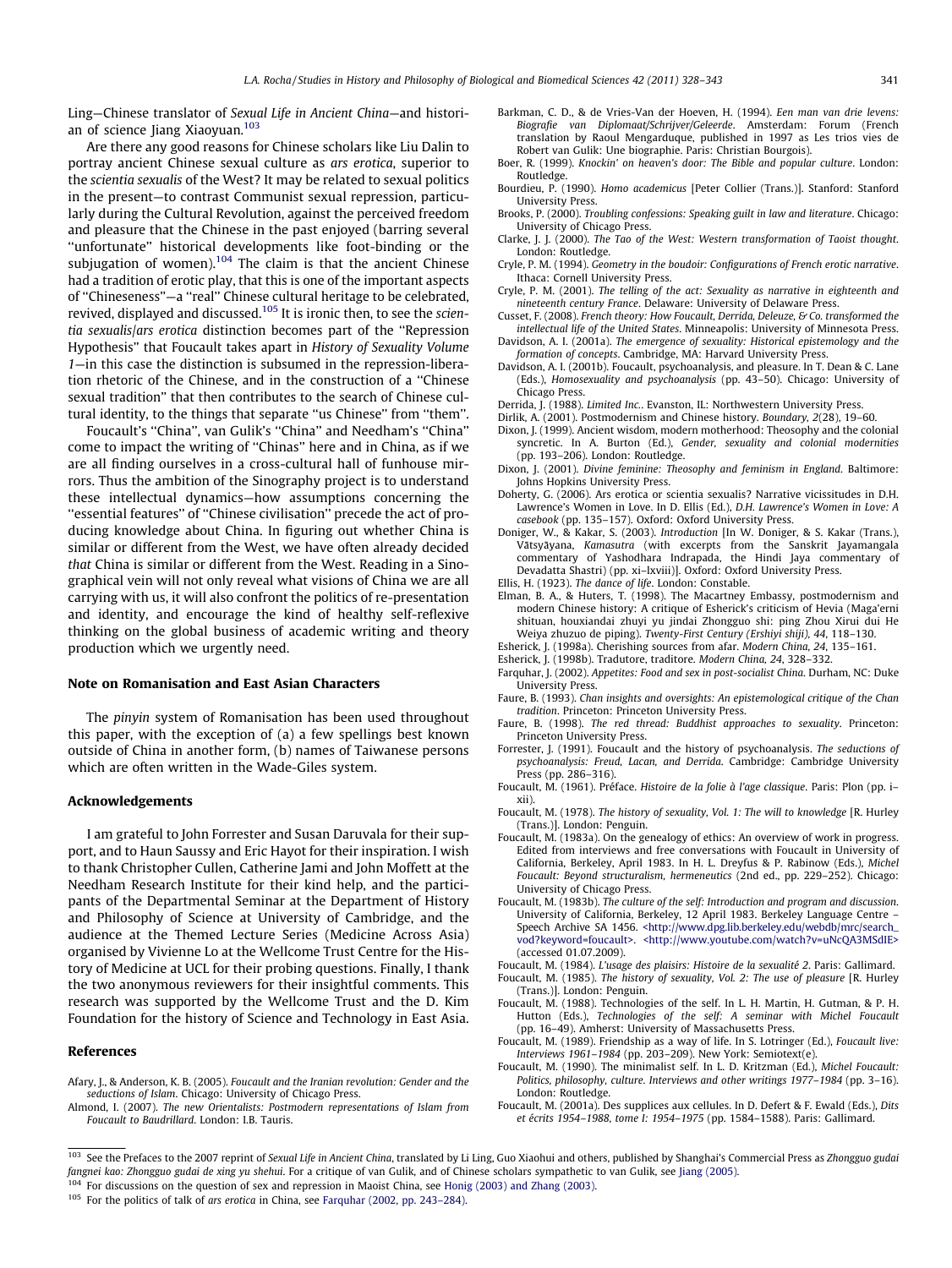- <span id="page-14-0"></span>Foucault, M. (2001b). La vérité et les formes juridiques. In D. Defert & F. Ewald (Eds.), Dits et écrits 1954–1988, tome I: 1954–1975 (pp. 1406–1514). Paris: Gallimard.
- Foucault, M. (2001c). Prisons et asiles dans le mécanisme du pouvoir. In D. Defert & F. Ewald (Eds.), Dits et écrits 1954–1988, tome I: 1954–1975 (pp. 1389–1393). Paris: Gallimard.
- Foucault, M. (2001d). Les intellectuels et le pouvoir. In D. Defert & F. Ewald (Eds.), Dits et écrits 1954–1988, tome I: 1954–1975 (pp. 1174–1183). Paris: Gallimard.
- Foucault, M. (2001e). The West and the truth of sex. In T. Dean & C. Lane (Eds.), Homosexuality and psychoanalysis (pp. 51–56). Chicago: University of Chicago Press.
- Foucault, M. (2001f). À propos de la généalogie de l'éthique: Un aperçu du travail en cours. In D. Defert & F. Ewald (Eds.), Dits et écrits 1954–1988, tome II: 1976–1988 (pp. 1428–1450). Paris: Gallimard.
- Furth, C. (1994). Rethinking van Gulik: Sexuality and reproduction in traditional Chinese medicine. In C. K. Gilmartin, G. Hershatter, L. Rofel, & T. White (Eds.), Engendering China: Women, culture, and the state (pp. 125–146). Cambridge, MA: Harvard University Press.
- Furth, C. (2005). Rethinking van Gulik again. Nan Nü: Men, Women and Gender in Early and Imperial China, 7, 71–78.
- Goldin, P. R. (2003). Introduction. In R. H. van Gulik (Ed.), Sexual life in ancient China: A preliminary survey of Chinese sex and society from ca. 1500 BC till 1644 AD (pp. xiii–xxx). Leiden: Brill (Reprinted in 2003 edited and with an introduction by Paul Rakita Goldin).
- Goldin, P. R. (2006). The cultural and religious background of sexual vampirism in ancient China. Theology and Sexuality, 12, 285–307.
- Grant, B. (2008). Postcolonialism, psychoanalysis and Burton: Power play of empire. London: Taylor and Francis.
- Hayot, E. (2004). Chinese dreams: Pound, Brecht, Tel Quel. Ann Arbor: University of Michigan Press.
- Hayot, E., Saussy, H., & Yao, S. G. (Eds.). (2007). Sinographies: Writing China. Minneapolis: University of Michigan Press.
- Hayot, E. (2009). The hypothetical Mandarin: Sympathy, modernity, and Chinese pain. Oxford: Oxford University Press.
- Heubel, F. [as He Fabi] (2003). Energetic vampirism—Lyotard, Foucault, Deleuze and the Chinese art of the bedchamber (Nengliang de xixue zhuyi—Liouta, Fuke, Delezhi yu Zhongguo fangzhongshu). Bulletin of the Institute of Chinese Literature and Philosophy (Zhongguo wenzhe yanjiu jikan), 25, 259–286.
- Hevia, J. L. (1995). Cherishing men from afar: Qing guest ritual and the Macartney Embassy of 1793. Durham, NC: Duke University Press.
- Hevia, J. L. (1998). Postpolemical historiography: A response to Joseph W. Esherick. Modern China, 24, 319–327.
- Hockx, M., & Smits, I. (Eds.). (2003). Reading East Asian writing: The limits of literary theory. London: Routledge.
- Holbo, J. (Ed.). (2007). Framing Theory's empire. West Lafayette: Parlor Press.
- Honig, E. (2003). Socialist sex: The Cultural Revolution revisited. Modern China, 29, 143–175.
- Irwin, L. (2004). Daoist alchemy in the West: The esoteric paradigms. Esoterica, 6, 31–51.
- Jameson, F. (2004). The politics of utopia. New Left Review, 25, 35–54.
- Jiang, X. (2005). Clouds and rain: The Chinese people under sexual tension (Yunyu: xing zhangli xia de Zhongguo ren). Shanghai: Dongfang chuban zhongxin.
- Johnson, M. (2005). Sexuality. In D. Atkinson, P. Jackson, D. Sibley, & N. Washbourne (Eds.), Cultural geography: A critical dictionary of key concepts (pp. 122–127). London: I.B. Tauris.
- Kristeva, J. (1977). About Chinese women. London: Marion Boyars (Translation of Des Chinoises. Paris: Editions des Femmes, 1974).
- Li, Y. (2001). Foucault and sexuality: Deciphering Foucault's History of sexuality (Fuke yu xing: jiedu Fuke Xingshi). Jinan: Shandong renmin chubanshe.
- Liu, D. (Ed.). (1992). Sexual behaviour of modern China: Report on the nationwide survey of 20,000 men and women (Zhongguo dangdai xing wenhua: Zhongguo liangwan li xing wenming diaocha baogao). Shanghai: Sanlian tushu gongsi.
- Lingiardi, V. (2002). Men in love: Male homosexualities from Ganymede to Batman. Chicago: Open Court.
- Liu, D. (1993). The sexual culture of ancient China (Zhongguo gudai xing wenhua). Yinchuan: Ningxia renmin chubanshe.
- Liu, D. (1998). Sexual culture in the past dynasties (Zhongguo lidai fangnei kao). Beijing: Zhongyi guji chubanshe.
- Liu, D. (2001). The history of sexuality (Xing de lishi). Taipei: Taiwan Commercial Press.
- Liu, D. (2004a). The illustrated book of Chinese sex history (Xingshi tujian). Taipei: Bafang chuban.
- Liu, D. (2004b). The history of Chinese pornographic culture—The liberation and confinement of sex: From cross-breeding, erotic paintings to Art of the Bedchamber (Qingse wenhua shi—Xing de jiefang yu jingu: Cong zajiao, chungong dao fangzhong shu). Taipei: Bafang.
- Liu, D. (2005a). The floating world and erotic dreams: The development and evolution of sexual cultures of China and Japan (Fushi yu chunmeng: Zhongguo yu Riben de xing wenhua de fazhan yu yanjin). Taipei: Bafang.
- Liu, D. (2005b). Clouds and rain, Yin and Yang: The Symbolisms in China's sexual culture (Yunyu yinyang: Zhongguo xing wenhua xiangzheng). Chengdu: Sichuan renmin chubanshe.
- Lochrie, K. (1999). Covert operations: The medieval uses of secrecy. Philadelphia: University of Pennsylvania Press.
- Lotringer, S., & Cohen, S. (Eds.). (2001). French theory in America. London: Routledge.
- Lyotard, J.-F. (2004). Libidinal economy. London: Continuum (Translation of Economie Libidinale. Paris: Minuit, 1974).
- Ma, L. (2007). Heidegger on East–West dialogue: Anticipating the event. London: Routledge.
- May, R. (1989). Ex oriente lux: Heideggers Werk unter ostasiatischem Einfluß. Stuttgart: Franz Steiner Verlag.
- McMullen, D. L. (1995). Chinese studies in Cambridge: Wide-ranging scholarship from a doubtful start. The Magazine of the Cambridge Society, 37, 62–66.
- Micollier, E. (2005). Aids in China: Discourses on sexuality and sexual practices. China Perspectives, 60, 2–14.
- Needham, J. (1956). Science and civilisation in China, Vol. II: History of scientific thought (With the research assistance of Wang Ling). Cambridge: Cambridge University Press.
- Needham, J. (1977a). Foreword. In J. Chang (Ed.), The Tao of love and sex: The ancient Chinese way to ecstasy (pp. 9–10). London: Gower.
- Needham, J. (1977b). Address for Caius Chapel (Whit Sunday, 1976). In J. Chang (Ed.), The Tao of love and sex: The Ancient Chinese way to ecstasy (pp. 121–130). London: Gower.
- Needham, J. (2004). Science and civilisation in China, Vol. VII(Pt. 2): General conclusions and reflections (K.G. Robinson (Ed.), with contributions by R. Huang and an introduction by M. Elvin). Cambridge: Cambridge University **Press**
- O'Farrell, C. (2005). Michel Foucault. London: Sage.
- Patai, D., & Corral, W. H. (Eds.). (2005). Theory's empire: An anthology of dissent. New York: Columbia University Press.
- Pflugfelder, G. (1999). Cartographies of desire: Male–male sexuality in Japanese discourse, 1600–1900. Berkeley: University of California Press.
- Potvin, J. (2008). Material and visual cultures beyond male bonding, 1870–1914: Bodies, boundaries and intimacy. London: Ashgate.
- Pryce, A. (2007). Constructing virtual selves: Men, risk and the rehearsal of sexual identities and scripts in cyber rooms. In A. R. Petersen & I. Wilkinson (Eds.), Health, risk and vulnerability (pp. 119–142). London: Routledge.
- Puar, J. K. (2007). Terrorist assemblages: Homonationalism in Queer times. Durham, NC: Duke University Press.
- Que, W. (2002). The formation and development of Sinology at Cambridge (Jiangqiao hanxue de xingcheng yu fazhan). International Sinology (Guoji hanxue), 21, 31–43.
- Racevskis, K. (1983). Michel Foucault and the subversion of intellect. Ithaca: Cornell University Press.
- Radstone, S. (2007). The sexual politics of time: Confession, nostalgia, memory. London: Routledge.
- Rocha, L. A. (2010). Sex, eugenics, aesthetics, utopia in the life and work of Zhang Jingsheng (1888–1970). Unpublished PhD thesis, University of Cambridge.
- Roman, D. (2007). Fragmented identities: Popular culture, sex, and everyday life in postcommunist Russia. Lanham, MD: Lexington Books.
- Roudinesco, E. (1997). Jacques Lacan. New York: Columbia University Press. Said, E. (1983). Travelling theory. The world, the text, the critic. Cambridge, MA:
- Harvard University Press (pp. 226–247). Saussy, H. (2001). Great walls of discourse and other adventures in cultural China.
- Cambridge, MA: Harvard University Press.
- Schaub, U. L. (1989). Foucault's Oriental subtext. PMLA, 104, 306–316. Schick, I. C. (1999). The Erotic margin: Sexuality and spatiality in alterist discourse. London: Verso.
- Schipper, K. (1993). The Taoist body. Berkeley: University of California Press.
- Schuchard, M. K. (2000). Why Mrs Blake cried: Blake, Swedenborg, and the sexual basis of spiritual vision. Esoterica, 2, 45–93.
- Sheets-Johnstone, M. (1994). The roots of power: Animate form and gendered bodies. Chicago: Open Court.
- 
- Sheridan, A. (1980). Michel Foucault: The will to truth. London: Taylor and Francis. Sovatsky, S. (1998). Words from the soul: Time, East/West spirituality, and psychotherapeutic narrative. Albany, NY: SUNY Press.
- Sterckx, R. (2008). In the fields of Shennong: An inaugural lecture delivered before the University of Cambridge on 30 September 2008 to mark the establishment of the Joseph Needham professorship of Chinese history, science and civilisation. Cambridge: Needham Research Institute.
- Stone, C. R. (2003). The fountainhead of Chinese erotica: The Lord of perfect satisfaction (Ruyijun zhuan). Honolulu: University of Hawai'i Press.
- Streit, W. (2004). Joyce/Foucault: Sexual confessions. Ann Arbor: University of Michigan Press.
- Susam-Sarajeva, S. (2006). Theories on the move: Translation's role in the travels of literary theories. Amsterdam: Rodopi.
- Tambling, J. (1990). Confession: Sexuality, sin, the subject. Manchester: Manchester University Press.
- Traub, V. (2008). The past is a foreign country? The times and spaces of Islamicate sexuality studies. In K. Babayan & A. Najmabadi (Eds.), Islamicate sexualities: Translations across temporal geographies of desire (pp. 1–40). Cambridge, MA: Harvard University Press.
- Turner, J. G. (2003). Schooling sex: Libertine literature and erotic education in Italy, France, and England, 1534–1685. Oxford: Oxford University Press.
- Urban, H. B. (2003). Unleashing the beast: Aleister Crowley, Tantra, and sex magic in late Victorian England. Esoterica, 5, 138–192.
- Urban, H. B. (2006). Magia sexualis: Sex, magic, and liberation in modern Western esotericism. California: University of Berkeley Press.
- Van de Wettering, J. L. (1987). Robert van Gulik: His life, his work. Miami Beach: D. McMillan.